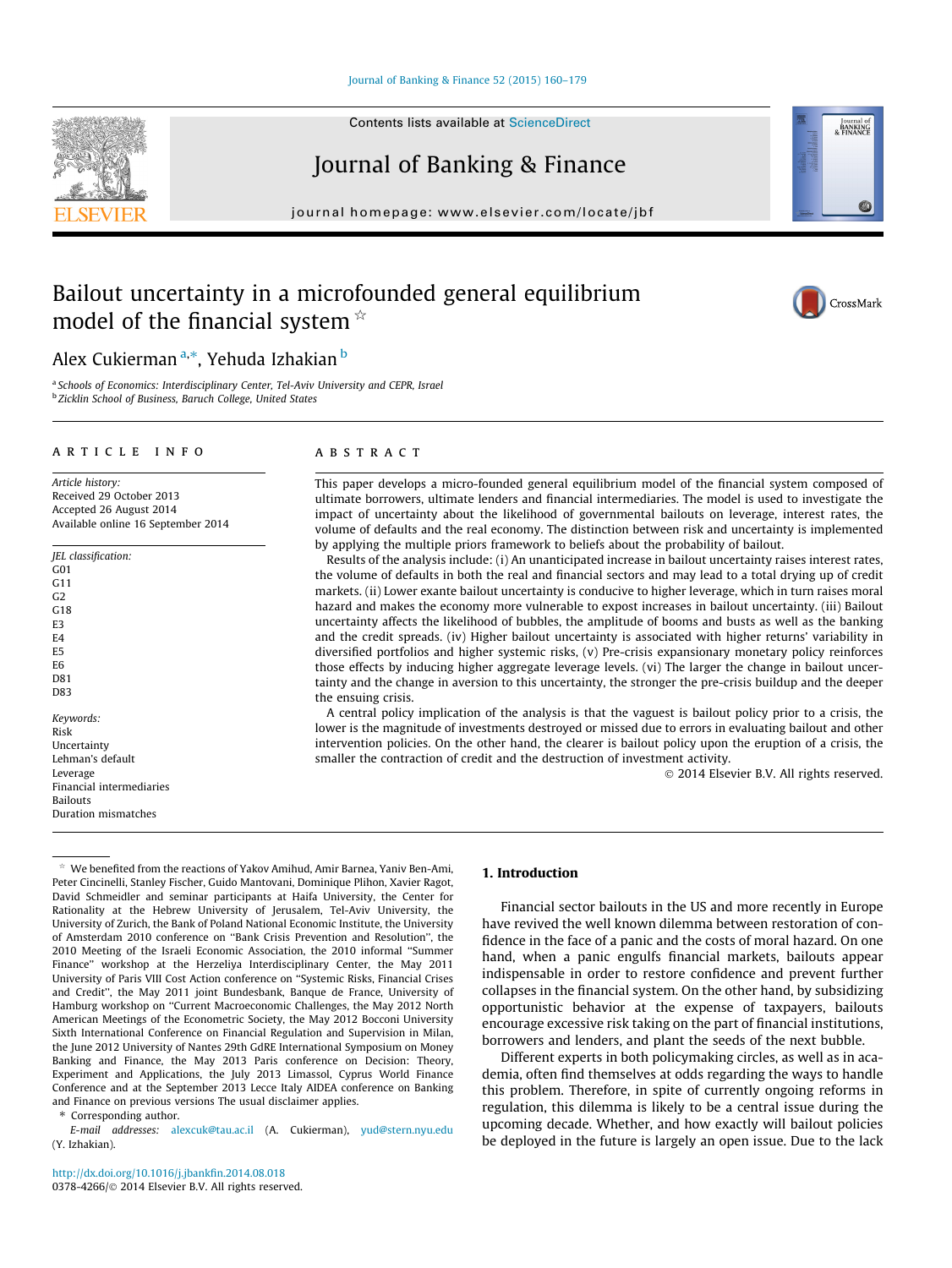of consensus about the precise ways to deal with the (exante and expost) tradeoffs induced by bailouts, bailout uncertainty is extremely likely to be non negligible in the foreseeable future. The 2008 bailout zigzags in the US (Bear-Stern versus Lehman) and the exante uncertainties about the reaction of EMU governments to sovereign debt problems in Greece, Cyprus Portugal and Spain attest to that.

The main objectives of this paper are: (i) To identify the mechanisms through which beliefs about bailout policy affect short term credit within the financial system, interest rates, credit to the real sector and real investment. (ii) To trace out the impact of an expost (after long term investment decisions have been made) change in bailout perceptions on interest rates and the volume of defaults throughout the entire financial system. (iii) To analyze the impact of expansionary monetary policy on leverage and risk appetite. The paper's framework makes it possible to trace out both the exante and the expost consequences of beliefs about the generosity of bailout policies. Exante, a more generous bailout policy increases moral hazard in all segments of the financial system and induces an overall expansion of credit.<sup>1</sup> But expost the maintenance of a generous bailout policy becomes necessary just to avoid a crisis even if government no longer desires to maintain high bailout levels.

The paper's main findings follow. An unexpected expost increase in bailout uncertainty raises interest rates and the volume of defaults in both the real and the financial sectors. In extreme cases it may lead to a total drying up of credit markets. Low exante bailout uncertainty and expansionary monetary policy induce high levels of leverage and of real investments encouraging the formation of bubbles. This raises, in turn, moral hazard and the economy's vulnerability to changes in bailout uncertainty and other shocks. At the micro level an expost increase in bailout uncertainty operates by lowering expected returns and by increasing the variability of those returns in diversified portfolios, which leads to higher systemic risks. The larger the difference in bailout uncertainty or in the aversion to this uncertainty (prior to a crisis triggering event in comparison to after its realization) the stronger the pre-crisis credit bubble buildup and the deeper the ensuing crisis.

It is well known since [Knight \(1921\)](#page-18-0) that risk and uncertainty are distinct concepts. Modern formulations of this distinction in the context of pecuniary returns conceptualize risk as some measure of spread for a known distribution of the stochastic return. Uncertainty, on the other hand, is a situation in which individuals are unsure about the probability distribution of returns and entertain the possibility that several alternative probability distributions have positive measure. An increase in uncertainty is then viewed as a an enlargement of the set of plausible probability distributions. [Ellsberg \(1961\)](#page-18-0) and others have demonstrated by means of experiments that individuals are averse to ambiguity in the sense that, other things the same, they prefer a lottery with a known probability distribution to a lottery in which several distributions are believed to be possible.

[Gilboa and Schmeidler \(1989\)](#page-18-0) conceptualize an investor's uncertainty by postulating that she possesses a subjective set of probability measures (multiple priors) over outcomes.<sup>2</sup> Their framework implies that for each possible action the investor assumes that the worst (by the expected utility criterion) possible distribution will realize and chooses her action so as to attain maximum expected utility over this set of worst outcomes. This paper utilizes the [Gilboa and Schmeidler \(1989\)](#page-18-0) notion of uncertainty and the associated maxmin behavioral criterion to analyze the impact of an increase in uncertainty about governmental bailout policy on financial markets, the aggregate level of credit and, through them, on the real economy.

Prior to Lehman's collapse the financial market beliefs about the probability of bailout have been relatively optimistic due to Bear-Stern's bailout in March 2008 as well as to the implicit US government guarantees of Fannie Mae and Freddie Mac's liabilities ([Meltzer, 2009\)](#page-18-0). In terms of [Gilboa and Schmeidler's \(1989\)](#page-18-0) framework this means that the family of binomial bailout distributions with positive mass was concentrated in the relatively high range of bailout probabilities. After Lehman's collapse in mid September 2008 this range expanded downward toward bailout probabilities that previously were given zero mass. $3$ 

The behavior of credit default swap (CDS) spreads during the two weeks following Lehman's collapse provides a dramatic illustration of the sensitivity of bailout perceptions to public signals. In the aftermath of this collapse credit markets experienced substantial waves of deleveraging, totally drying up in some cases, and both the level and variability of CDS spreads went through the roof. To demonstrate it, [Fig. 1](#page-2-0) shows the behavior of Citibank's CDS spread index during the period just preceding Lehman's default and the final approval of the TARP bailout package at the beginning of October 2008. $4$  The figure demonstrates the high sensitivity of the CDS spread to ongoing public signals about the likelihood of bailouts. In particular, the spread strongly reacts to events like the rejection of the proposed TARP bailout package by Congress in September 2008 and its final approval in early October. This supports the view that financial markets participants are quite sensitive to news about the likelihood of bailouts.

Following Lehman's collapse and the ensuing public debate among policymakers about the wisdom of governmental bailouts two things happened. Public uncertainty (also known as ambiguity in the decision theory literature) about the likelihood of bailouts increased and so did the public's aversion to this uncertainty (or ambiguity aversion in the terminology of decision theory). Importantly, beliefs are not the only determinant of an individual's subjective set of priors, but also her preferences concerning ambiguity. That is, this set need not be the set of priors that is literally deemed possible by the individual. In particular, suppose two individuals share the same subjective information, i.e., they both believe the same set of bailout probabilities are possible. Then modern decision theory implies that the set of multiple priors of the less ambiguity averse individual is a subset of the set of multiple priors of the more ambiguity averse individual.<sup>5</sup>

Expansion of the set of multiple bailout priors in the aftermath of Lehman's collapse may, thus, reflect more ambiguous beliefs or a higher degree of ambiguity aversion or both. Obviously both factors reinforce each other. Our sense is that, in the aftermath of the financial trauma caused by Lehman's default the increase in ambiguity aversion might have been more important and more persistent. The reason for this is, that after a traumatic event individuals remain fearful (aversion to uncertainty) long after danger is over. $6$  Be that as it may, the upshot is that following this episode the set of multiple priors about the probability of bailouts expanded. As a consequence the lower bound on the set of binomial

[Borio and Drehmann \(2009\)](#page-18-0) convincingly argue that such a credit buildup raises the likelihood of a financial crisis.

<sup>&</sup>lt;sup>2</sup> The recent literature on robustness is also based upon the notion of multiple priors [\(Hansen and Sargent, 2008](#page-18-0))

<sup>&</sup>lt;sup>3</sup> Note that, although such expansion of beliefs involves assignment of positive mass to bailout probabilities that had zero mass prior to Lehman's collapse, the latter is not quite a "black swan" event [\(Taleb, 2007\)](#page-18-0). Taleb's black Swan is an event whose perceived probability had zero mass (or this event has not even been considered in the state space due to unawareness) prior to its initial realization. By contrast the perceived probability of no bailout prior to Lehman's collapse was not zero. However, after this event some bailout distributions that previously were assigned zero mass entered the set of (plausible) bailout distributions with positive mass.

Source: [Cochrane and Zingales \(2009\)](#page-18-0).

<sup>&</sup>lt;sup>5</sup> See, for example Ghirardato and Marinacci (2002, Theorem 17  $(ii)$ ) and Klibanoff [et al. \(2005, p. 1872\).](#page-18-0)

<sup>&</sup>lt;sup>6</sup> A further elaboration of this reasoning is given two paragraphs below.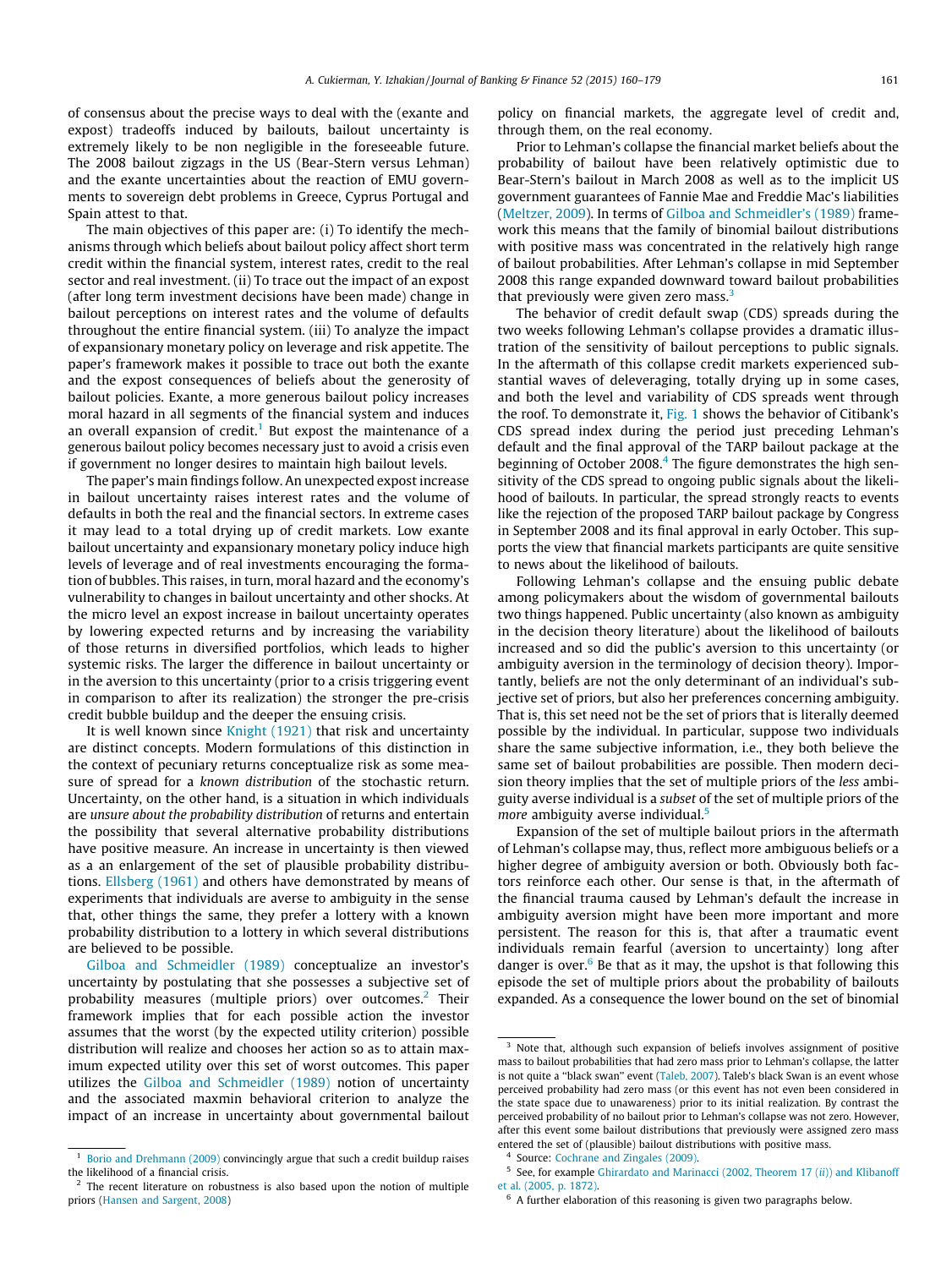<span id="page-2-0"></span>

Source: Bloomberg - Ticker: CINC CDS USD SR 1Y Corp and Cochrane Zingales, Wall Street Journal, September 15

Fig. 1. Chronology of CDS rate around Lehman's collapse.

distributions with perceived positive mass went down. The paper shows that lenders' expected utility is lower the lower is the proba-bility of bailout. In conjunction with the [Gilboa and Schmeidler](#page-18-0) [\(1989\)](#page-18-0) maxmin criterion, the expansion in the set of multiple priors implies that, once a traumatic event like Lehman's collapse materializes, lenders become more reluctant to lend either because the ambiguity of bailouts has increased, or because ambiguity aversion has increased, or both.

Since, by the maxmin behavioral criterion individuals ultimately act in each period on the basis of only one bailout distribution their micro optimization problems collapse to maximization of expected utility contingent upon a unique probability of bailout in each period. Consequently, results identical to ours also obtain in the presence of only bailout risk provided the unique bailout probability is taken to be the worst probability distribution (both prior to and following Lehman's collapse). This begs the question of why we choose to utilize the more cumbersome multiple priors framework rather than the simpler and more standard "risk only" framework.

The answer has two parts. First, following Keynes, we believe that the impacts on financial markets of major, largely unanticipated, events like the Lehman episode and its immediate aftermath are not adequately captured by the risk only framework.<sup>7</sup> Since there is no single objective probability that government will repay, the debts of failing financial institutions it is natural for individuals to believe that several bailout probability distributions are possible and to adjust the set of such priors in line with actual developments and news about government's intentions. The modern multiple priors framework provides an operational way to capture this uncertainty and to reduce its complexity to manageable proportions. Second, an increase in ambiguity aversion induces an enlargement of the set of priors. Such an enlargement and the associated lower minimal probability of bailout also capture increases in ambiguity aversion following salient traumatic events.

Two recent real life episodes are consistent with this view. First, according to the Non-Life Insurance Rating Organization of Japan (NLIRO) stricken Fukushima prefecture, bearing the brunt of the huge earthquake and tsunami that devastated the region at the beginning of 2011, saw rates of new earthquake insurance coverage increase almost threefold in the aftermath of the earthquake (Majirox news, August 24 2011). Provided this event did not appreciably change the beliefs of individuals about the objective probability distribution of such events, this evidence is consistent with the view that, following the trauma caused by the tsunami, the set of multiple priors concerning such events expanded mainly because of an increase in ambiguity aversion rather than in ambiguity.

Second, the risk only approach appears to be inconsistent with the evolution of events over the entire five years since Lehman's collapse. Although it is reasonable to expect that during the first several months following this event the (assumed single) bailout probability was adjusted downward it is harder to maintain such a position later on. The reason is that since Lehman's collapse US policymakers introduced various measures, such as TARP and numerous quantitative easing programs, that most likely, have led the public to believe that the probability of bailout moved back up. In spite of this, the share of total US banks reserves in total banking credit that increased by a factor of about 20 upon Lehman's collapse (from half a percent to 12 percent) remains even above this elevated level as of April 2014.<sup>8</sup> This behavior is

[Keynes \(1937, pp. 114-115\)](#page-18-0) writes "Now a practical theory of the future ...has certain marked characteristics. In particular, being based on so flimsy a foundation, it is subject to sudden and violent changes. The practice of calmness and immobility, of certainty and security, suddenly breaks down. New fears and hopes will, without warning, take charge of human conduct. The forces of disillusion may suddenly impose a new conventional basis of valuation. All these pretty, polite techniques, made for a wellpaneled board room and a nicely regulated market, are liable to collapse. At all times vague panic fears and equally vague and unreasoned hopes are not really lulled, and lie but a little way below the surface.''

<sup>8</sup> The dramatic increase in US banks' demand for reserves during the first three and a half years following Lehman's collapse is documented in [Cukierman \(2013\).](#page-18-0)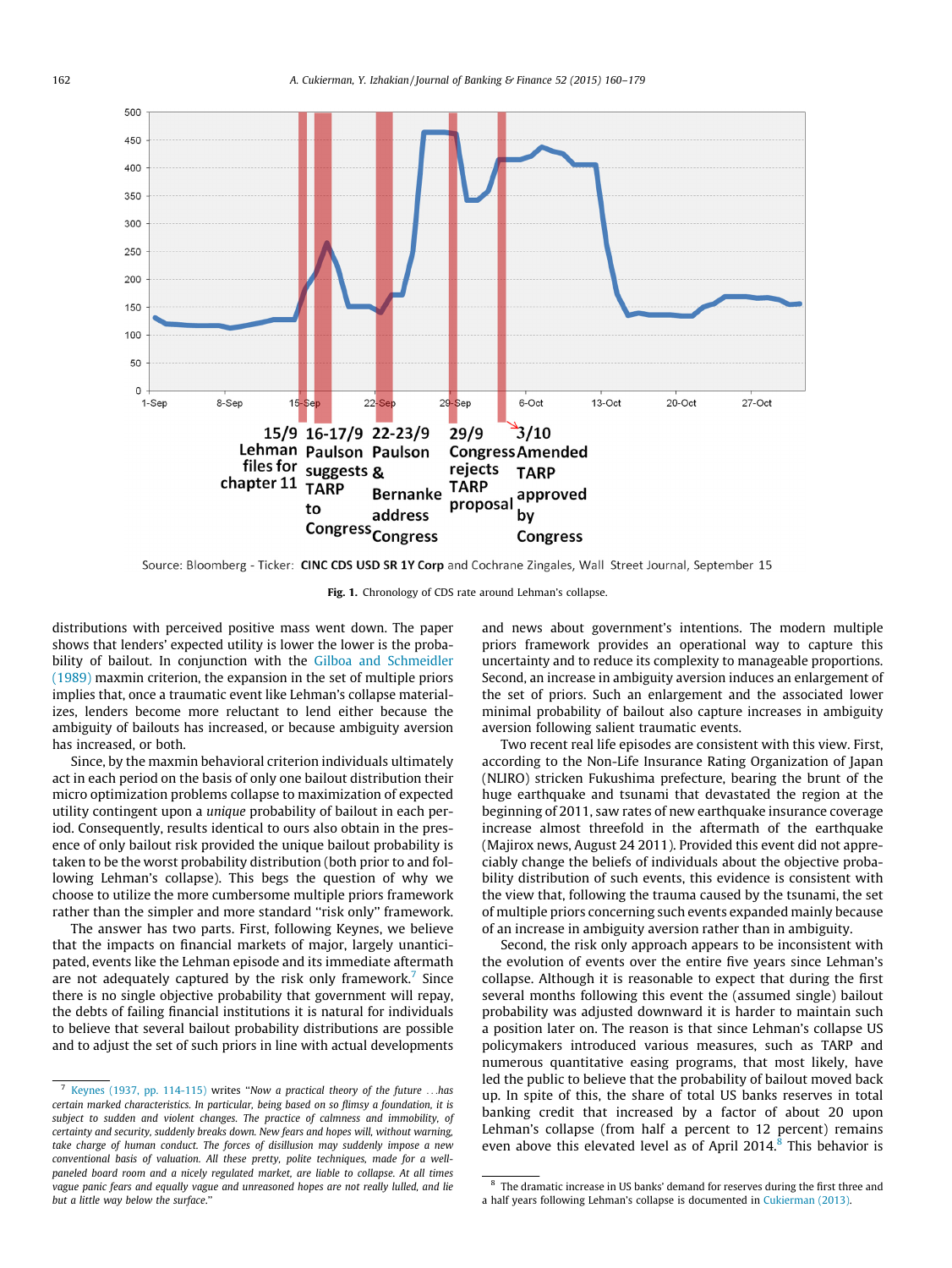inconsistent with a story of a single bailout prior that first went down and subsequently back up. By contrast it is consistent with a persistent change in ambiguity aversion within a multiple priors framework.

The rest of the paper is organized as follows. Section 2 presents a general overview of the model. Sections [3–5](#page-4-0) introduce the three main agents: borrowers, financial intermediaries and lenders. They characterize the optimal microeconomic behavior of each type of agent. In addition, Section [5](#page-8-0) specifies the perceived government bailout policy. General equilibrium of the financial system and the determination of market rates are discussed in Section [6.](#page-10-0) The impact of an expost increase in bailout uncertainty is analyzed in Section [7](#page-11-0). Section [8](#page-12-0) analyzes the impact of an exante change in perceptions about the likelihood of bailout on financial markets and discusses the implications of low bailout uncertainty for moral hazard. Section [9](#page-12-0) reflects on some policymaking aspects of governmental commitment to a bailout policy. Section [10](#page-13-0) discusses related recent literature and, when relevant, compares it to the contribution of this paper. This is followed by concluding remarks in Section [11](#page-14-0). Most proofs are presented in the Appendix.

#### 2. Overview of the model

The financial system is composed of large numbers of each of the following: Ultimate borrowers (investors), fully diversified ultimate lenders (like pension and mutual funds) and financial intermediaries that borrow from the lenders and lend to investors. Leverage levels assumed by borrowers and extended to them by financial intermediaries depend on the cost of credit and on (rational) expectations about the future cost of credit. Since returns to investors are stochastic some of them default and do not repay their debts to financial intermediaries. As a consequence some of the intermediaries are unable to repay their debts to lenders. Government bailout policy consist in (stochastically) repaying the debt of failing intermediaries to lenders. Beliefs about the likelihood of such bailouts affect the amount of credit offered exante to financial intermediaries by lenders, and through them on the amount of credit offered by the latter to borrowers and on the general equilibrium level of interest rates. Thus, in spite of the fact that potential bailouts only target loans from lenders to financial intermediaries, government's stochastic bailout policy affects leverage and interest rate throughout the entire financial system.

Important features of the model include: (i) An individual tradeoff between return seeking through higher levels of leverage and higher probability of total loss at the individual level. (ii) Exante and expost relations between the worst probability of bailout and leverage at the aggregate level. (iii) Duration mismatches: Borrowers need financing for two periods but get only one period loans from financial intermediaries in each period. (iv) The model's focus is on the segment of the shadow banking system (like SIV and hedge funds) in which funds are secured only for short periods. Accordingly, financial intermediaries are assumed to borrow for only one period.

We turn next to specifics. There is a large number of each of the following risk averse (identical within each group) 3 types of agents: Borrowers (B), Financial intermediaries (F) and Lenders (L) each possessing one unit of equity capital. $9$  The initial masses of each type of agent are  $M_B$ ,  $M_L$  and  $M_F$  for borrowers, financial intermediaries and lenders, respectively.<sup>10</sup>

There are 3 time periods labeled 0, 1 and 2. Only borrowersinvestors have access to real investment. Their decisions are made in period 0 and (as in [Diamond and Dybvig, 1983\)](#page-18-0) are long term in the sense, that once chosen, the project's size cannot be adjusted. The selected project size is  $(1 + L_B)$ , where 1 is the borrower's initial equity capital and  $L_B$  is the leverage she selects to take. Only short term loans are available to borrowers with interest rates  $r_{B1}$ and  $r_{B2}$  for loans assumed in the first and in the second period, respectively. Interest rates on loans and project's yields are all specified in terms of net returns.

Each borrower can get loans only from financial intermediaries. The amount of leverage,  $L_B$ , demanded by a borrower in period 0 is determined as a function of  $r_{B1}$  and of expected  $r_{B2}$ , by means of individual optimization. Each financial intermediary can obtain short-term funds,  $L_F$ , from lenders. The intermediaries generally splits her total funds  $(1 + L_F)$  between a fraction  $z_F$  allocated to a partially diversified portfolio of loans to borrowers and a fraction  $(1 - z<sub>F</sub>)$  allocated to a risk free asset that pays a fixed interest rate  $r_f$ .<sup>11</sup> The return on the risk free asset,  $r_f$ , is determined by the monetary authority.

Financial intermediaries pay to lenders short term interest rates  $r_{L1}$  and  $r_{L2}$  in periods 1 and 2 (for loans taken in periods 0 and 1) respectively. A typical lender splits her initial wealth of 1 between a fraction  $z_L$  of funds allocated to loans to financial intermediaries and a remaining fraction,  $(1 - z_L)$ , that is invested in the risk free asset. In contrast to a typical financial intermediary, whose portfolio of loans to borrowers is only partially diversified, a typical lender holds his selected portion of loans to financial intermediaries in a fully diversified portfolio of loans.

The supply of loans to borrowers by an individual financial intermediary and his demand for loans from lenders,  $L_F$ , are determined through the intermediary's individual optimization as a function of the interest rates  $r_{B1},r_{B2}$ ,  $r_{L1}$  and  $r_{L2}$ . Those interest rates are determined through general equilibrium competitive clearing in periods 0 and 1 respectively in two markets within each period: the market for loans from intermediaries to borrowers and the market for loans from lenders to financial intermediaries.<sup>12</sup>

As elaborated in the next section, returns on real projects are stochastic and therefore risky. They realize in period 2. A realproject yield,  $Y<sub>P</sub>$ , depends on two independent random variables: an aggregate economy-wide yield (shock),  $Y_A$ , and a specific yield (idiosyncratic shock),  $Y_I$ . The realization of the aggregate shock is not revealed prior to period 2. Although all idiosyncratic shocks realize only in period 2, the value of this future realization becomes publicly known for some borrowers already in period 1. Depending on the information available in period 1 borrowers can be classified to one of the following three groups: lucky borrowers for whom it becomes known they will get a high  $Y_I$ , unlucky borrowers for whom it becomes known they will get a low  $Y_I$ , and regular borrowers for whom no advance return information is available in period 1. The availability of such information is important because it affects the borrower's ability to get refinancing in period 1. Since project yield is random and borrowers have some leverage obligations they generally may default in either of periods 1 or 2. A borrower defaults in period 1 if she does not succeed in securing credit to carry over her project on to period 2. She defaults in period 2 if the total final project return does no suffice to service the debt incurred in the previous period.

A financial intermediary can also default in period 1 or 2 if the principal and the interest rate paid to him by borrowers cannot

We use the following notational conventions: the subscript  $j = \{B, F, L\}$  to a variable  $x_{it}$  indicates the agent type, and subscript  $t = \{0, 1, 2\}$  indicates time. When the time index is omitted the variable refers to any of the time periods between 0 and 2. Random variables are identified by a tilde on top of the variable (e.g.  $X$ ).

 $10$  The financial markets model in the paper can be thought of as a microfounded version of general equilibrium approaches to monetary theory and policy ([Brunner](#page-18-0) [and Meltzer, 1997; Tobin, 1969](#page-18-0)).

 $11$  An intermediary's portfolio is partially diversified in the sense that only part of the idiosyncratic risk is eliminated. By contrast in a fully diversified portfolio all idiosyncratic risk is eliminated and only the systematic risk remains.

<sup>&</sup>lt;sup>12</sup> A loan carrying interest rate  $r_t$  ( $t = 1, 2$ ) is contracted in period  $t - 1$  and settled in period t.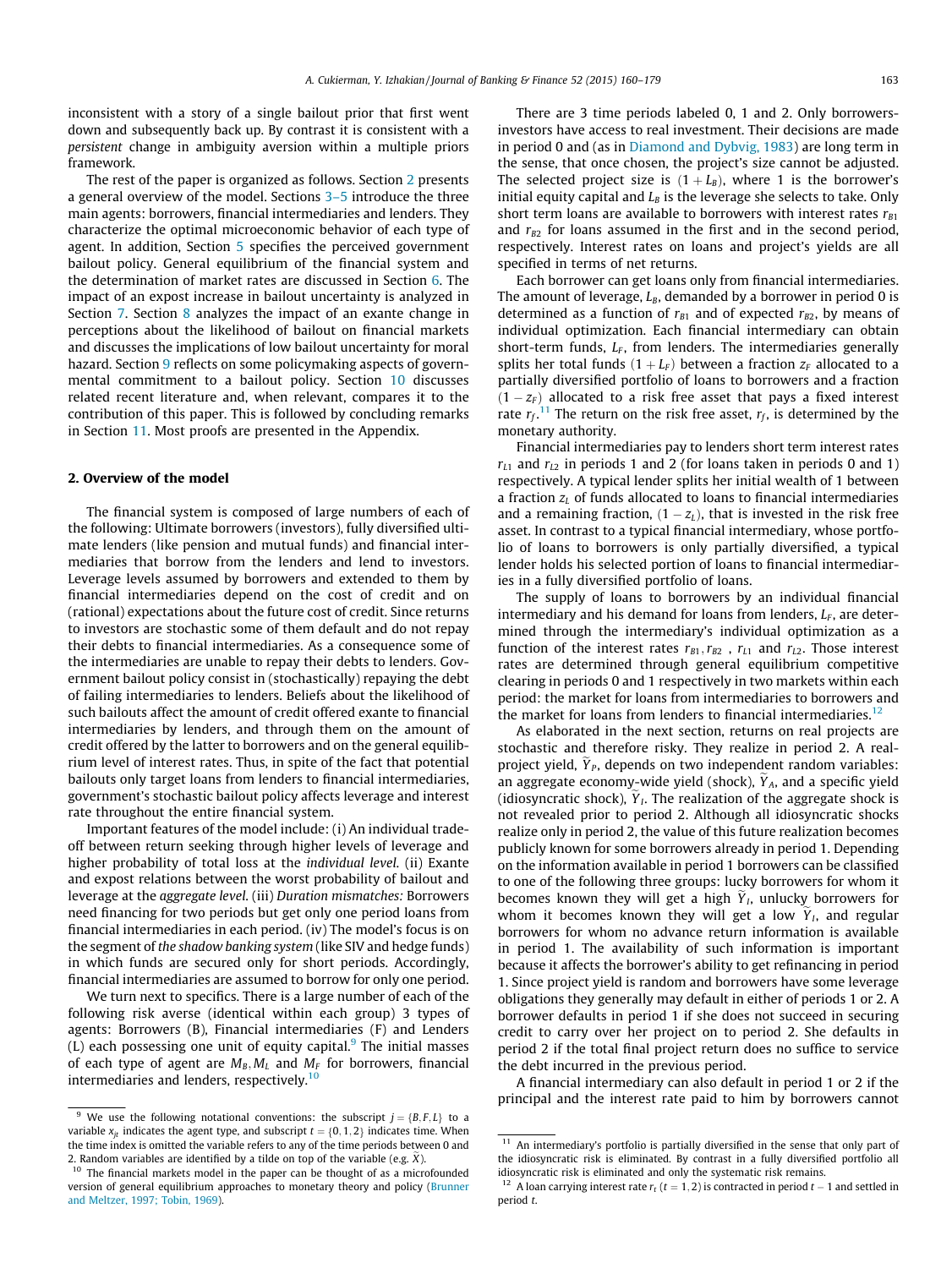<span id="page-4-0"></span>

Fig. 2. The financial flows.

cover his obligations to lenders. When a financial intermediary defaults lenders lose their entire investment in this intermediary including the principal and the interest rate. Government can possibly and selectively pay the debt of defaulting financial intermediaries to lenders. But governmental bailout policy is uncertain in the Knightian sense. More precisely, individuals entertain multiple priors about the probability of bailout, or in the language of modern decision theory – government's bailout policy is ambiguous.

Fig. 2 presents a bird's eye view of the model's financial system. In the figure  $z_F$  and  $z_L$  represent the fractions of funds Fs and Ls allocate to risky loans, and  $r_B$  and  $r_L$  are the rates paid by Bs and received by Ls respectively.  $Y_A$  and  $Y_I$  are aggregate and individual components of the total net return to a typical borrower.

## 3. The borrower–investor

This section presents borrower's (B's) problem. First it specifies B's real investments opportunities and her financial requirements in each period. It then derives conditions for her solvency and utilizes them to characterize the optimal project's size and the optimal leverage conditional upon the project's characteristics (its outcomes and their probabilities) and the cost of capital she faces in periods 0 and period 1.

#### 3.1. Real investment projects

All real investment made in period 0 are long term in the sense, that once chosen, the project's size cannot be adjusted, until returns are realized in period 2. The typical investment project yields a stochastic (net) return,  $Y_P$ , which may be either positive or negative.13 All real projects have the same distribution of returns, and the yields of any two different projects are correlated due to presence of the aggregate common component in  $Y_{P}$ .

A project's net yield is the sum of an aggregate shock  $Y_A$  and of an individual idiosyncratic shock  $Y_I$ . In particular

$$
\widetilde{Y}_P = \widetilde{Y}_A + \widetilde{Y}_I. \tag{1}
$$

We assume, for tractability, that both the aggregate and the idiosyncratic shocks, are binomially and identically distributed. That is

$$
\widetilde{Y} = \widetilde{Y}_A = \widetilde{Y}_I = \begin{cases} y, & \text{Pr}(y) = q \\ -y, & \text{Pr}(-y) = 1 - q \end{cases}
$$
 (2)

The random variables  $Y_A$  and  $Y_I$  are statistically independent and the idiosyncratic shock,  $\widetilde{Y}_I$ , is independent across projects.<sup>14</sup> Together Eqs. (1) and (2) imply that the distribution of  $Y_P$  is

$$
\widetilde{Y}_P = \begin{cases}\n2y, & \text{Pr}(2y) = q^2 \\
0, & \text{Pr}(0) = 2q(1-q) \\
-2y, & \text{Pr}(-2y) = (1-q)^2\n\end{cases}.
$$

Notice that the risk of a project is a function of  $v$ . Given two projects with an identical q, a higher y implies a riskier project. By equations (1) and (2) the expected return of each of the component shocks  $Y_i, i = {A, I}$  is

$$
E[\widetilde{Y}_i] \equiv Y_i^E = y(2q - 1), \quad i = A, I.
$$

Since the project net return is the sum of  $Y_A$  and  $Y_I$ , which are equal in distribution, its expected return is

$$
E[\widetilde{Y}_P] \equiv Y_P^E = 2y(2q-1).
$$

Projects must have a positive expected return to be considered; i.e.  $Y_P^E > 0$ , which implies that  $q > \frac{1}{2}$ .

Assumption 1. As of period 0 the expected return on a project is higher than the expected cost of leverage needed to carry the project to completion in period 2. That is, the distribution of the return,  $Y_P$ , on a typical project satisfies

$$
1\leqslant (1+r_{\text{B}1})\big(1+r_{\text{B}2}^{\text{E}}\big)<\Big(1+Y_{\text{P}}^{\text{E}}\Big),
$$

where  $r_{B1}$  is the interest rate paid by the borrower in period 1 and  $r_{B2}^E$  is the interest rate she expects to pay in period 2 for refinancing in period 1, given the information set of period 0. Since the minimal project size is 1 and the lowest return on a project is  $-2y$ , we impose the constraint

$$
0\leqslant y\leqslant \frac{1}{2}.
$$

This constraint enforces limited liability by ruling out negative realizations of wealth when there is no leverage.

## 3.2. Borrower's financial requirements

Projects are financed by a combination of equity and of leverage supplied by financial intermediaries to borrowers. In period 0, each borrower–entrepreneur owns one unit of equity capital. The initial financing structure (equity-1 versus leverage –  $L_B$ ) is chosen by each B in period 0 along with the project's size, denoted by x. Since B's initial equity capital is  $1, x = 1 + L_B$ . In each period loans by Fs to Bs are one period loans. Consequently, a B's project has to be financed by two consecutive one period loans.

In the presence of positive leverage and since projects' yields are obtained only in period 2, a B must seek refinancing in period 1. Therefore, she depends on the availability and the cost of credit in period 1. If excluded from the credit market in that period she defaults and loses the entire investment project including her equity. A borrower's financial requirements in period 1 are equal to the amount needed to repay the principal,  $L_B$ , and period's 1 interest charges,  $r_{B1}L_B$ . Hence, B's total financial requirements (FR) in period 1 are

$$
FR_{B1} = \underbrace{(1 + r_{B1})L_B}_{\text{Debt service}}.
$$

When she gets credit in period 1, B's ultimate debt service in period 2 is

$$
FR_{B2} = (1 + r_{B2})FR_{B1} = (1 + r_{B1})(1 + r_{B2})L_B.
$$

The borrower's cost of capital for the entire project's life (from period 0 till period 2) is therefore

$$
r_B \equiv (1 + r_{B1})(1 + r_{B2}) - 1.
$$

It is assumed that when a borrower cannot obtain refinancing in period 1 or cannot repay the debt in period 2, she defaults. In this case, the project is lost and neither the borrower nor the financial

<sup>&</sup>lt;sup>13</sup> Returns, whether positive or negative, are cash flows.

<sup>&</sup>lt;sup>14</sup> The cases  $\tilde{Y}_A = y$  and  $\tilde{Y}_A = -y$  are referred to as expansion and contraction respectively.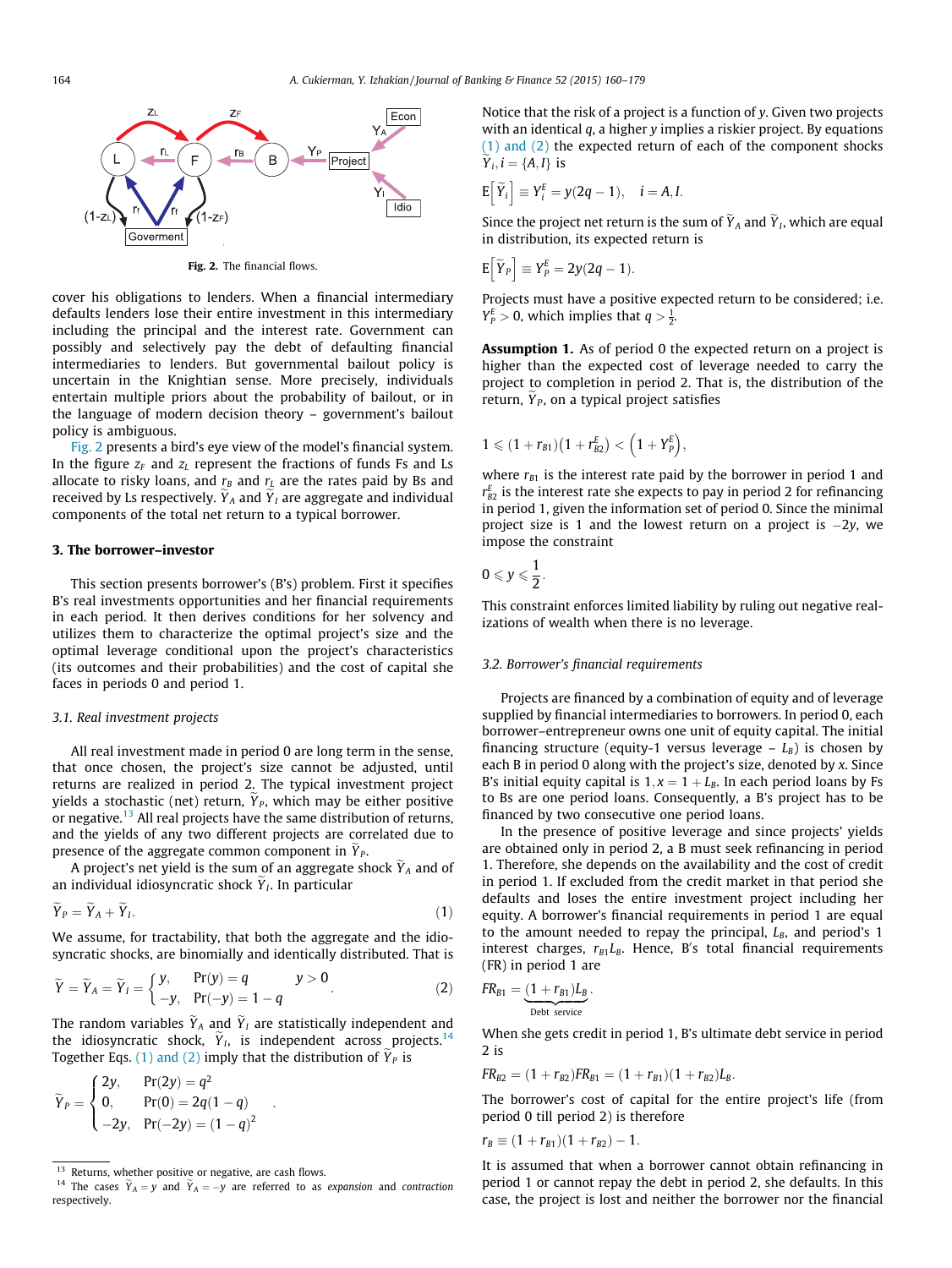<span id="page-5-0"></span>intermediary receives any payoff. Thus, due to limited liability, the amount needed to cover losses (if any) is 0. The following subsection turns to explore the borrower's solvency condition.

#### 3.3. Borrower's solvency conditions

#### 3.3.1. Period 0

A borrower is able to get a loan in period 0 only if the total expected payoff from her project is higher than the total debt service liability expected for period 2, that is

$$
L_B(1+r_B^E)\leqslant (1+L_B)(1+\overline{Y}_P),\qquad \qquad (3)
$$

where  $r_{\overline{B}}^E \equiv (1 + r_{B1})(1 + r_{B2}^E) - 1$  is the expected (as of period 0) cumulated interest rate factor over the lifetime of the project. [Assumption 1](#page-4-0) implies that this condition is satisfied for all nonnegative leverage levels.

#### 3.3.2. Period 1

Although all borrowers are identical exante (in period 0), they split into three groups in period 1. Those groups differ in terms of the information that becomes available to markets in that period about the realizations of their idiosyncratic shocks in period 2. In particular, it becomes known in period 1 that a fraction,  $\theta_{LB} < q$ , of borrowers will have  $Y_I = y$ , a fraction  $\theta_{UB} < 1 - q$  will get  $Y_I = -y$ , and no new information is revealed in period 1 about the remaining fraction  $\theta_{RB}$  of borrowers. We refer to those three types of borrowers as Lucky borrowers (LB), Unlucky borrowers (UB) and Regular Borrowers (RB) respectively.

A borrower who decides to leverage her project in period 0 is solvent in period 1 if and only if she is able to obtain the refinancing required to maintain her project alive till period 2. Financial intermediaries will offer the required credit in period 1 if and only if the expected cash flow of the project in period 2 suffices to cover period's 1 debt service. Obviously this expected cash flow differs across borrowers' types, implying that borrower of type  $j = \{LB, UB, RB\}$  obtains refinancing in period 1 if and only if

$$
L_B(1+r_{B1})(1+r_{B2})\leqslant (1+L_B)\Big(1+E\Big[\widetilde{Y}_P|I_1,j\Big]\Big),\tag{4}
$$

where  $I_1$  is the information set of period 1. Given period's 1 information,

$$
\mathbb{E}\left[\widetilde{Y}_P|I_1,j\right] = \begin{cases} 2yq, & j = LB \\ 2y(q + q_{RB1} - 1), & j = RB \\ -2y(1 - q), & j = UB \end{cases}
$$
(5)

where

$$
q_{RB1} \equiv \frac{q - \theta_{LB}}{\theta_{RB}} \tag{6}
$$

is the probability that a regular borrower will get a good draw on the idiosyncratic shock,  $Y_i$ , given the information available in period 1.15

Assumption 2. The expected net return of a RB on a real project conditional on the information in period 1 satisfies

$$
E\left[\widetilde{Y}_P|I_1,RB\right]>(1+r_{B1})(1+r_{B2})-1\equiv r_B.
$$

This assumption is basically an extension of [Assumption 1](#page-4-0) from period 0 to period 1. Together, those two assumptions requires that, given  $r_B$ , the expected net return perceived by the market for a regular borrower is larger than the expected cost of leverage given the information of both periods 0 and 1. The following Lemma identifies solvency conditions in period 1 for the three types of borrowers.

## **Lemma 1.** Given  $r_{B2} = r_{B2}^E$

- (i) Regular and Lucky borrowers are solvent in period 1 at any level of leverage.
- (ii) Unlucky borrowers are solvent in period 1 if and only if  $L_B\leqslant\frac{1-2y(1-q)}{2y(1-q)+r_B^E}\equiv L_B^C.$

Note that, since  $\frac{1}{2} < q \leq 1$ , the critical level of leverage,  $L_B^C$ , is positive. The lower this critical level, the wider the range of period's 0 debt for which there is a non-zero probability that the unlucky borrower defaults in period 1. When the expected cost of capital,  $r_B^E$ , increases the critical level,  $L_B^C$ , decreases, implying that, the higher the cost of capital, the wider is the range of leverages at which an unlucky borrower might default in period 1. Increasing risk (measured in terms of returns' variance) has a similar effect since it decreases  $L_1^C$  16 On the other hand, when the probability of good returns increases (i.e.,  $q$  increases), the critical leverage,  $L_{B}^{C}$ , increases widening the range of leverages for which the probability of default of an unlucky borrower in period 1 is zero.

#### 3.3.3. Period 2

A borrower is solvent in period 2 if the payoff from her project suffices to cover her debt obligation, that is

$$
L_B(1 + r_{B1})(1 + r_{B2}) \leq (1 + L_B)\Big(1 + \widetilde{Y}_P\Big).
$$
 (7)

Straightforward algebra shows that this is equivalent to the requirement that ultimate wealth,  $W_B(.)$ , is non negative

$$
W_B(L_B, \widetilde{Y}_P) = 1 + \widetilde{Y}_P + \left(\widetilde{Y}_P - r_B\right)L_B \geqslant 0. \tag{8}
$$

When the final project's payoff does no suffice to cover the principal and interest rate payments the borrower defaults and loses the entire project including her initial equity. Due to limited liability the net return on the project in this case is  $Y_P = -1$  and the financial intermediary who own the debt receives nothing.

Lemma 1 provided solvency conditions in period 1 for the three types of borrowers. Given that he survives to period 2 a borrower is exposed to default risk in that period as well. The following lemma identifies a regular borrower's solvency conditions in period 2 for various realizations of total returns.

Lemma 2. If a regular borrower's ultimate return is:

- (i)  $Y_P = -2y$  she is solvent in period 2 if and only if  $L_B\leqslant\frac{1-2y}{r_B+2y}\equiv L_B^L,$
- (ii)  $\widetilde{Y}_P = 0$  she is solvent in period 2 if and only if  $L_B \le \frac{1}{r_B} \equiv L_B^H$ ,
- (iii)  $Y_P = 2y$  she is solvent in period 2 for any level of leverage.

The next lemma identifies solvency conditions for lucky and unlucky borrowers.

**Lemma 3.** Given  $r_{B2} = r_{B2}^E$ ,

(i) If an unlucky borrower has chosen  $L_B^C$  in period 0, she is solvent in period 1.

 $15\,$  The reason this probability differs between periods 0 and 1 is that the realizations of Y<sub>I</sub> become known with certainty for a fraction,  $(\theta_{LB} + \theta_{UB}) < 1$ , of borrowers in period 1.

 $^{16}\,$  It is easily checked that increasing y, while keeping the probabilities of good and bad outcomes (q and  $(1 - q)$ ) unchanged, increases the project's variance without changing its expected return.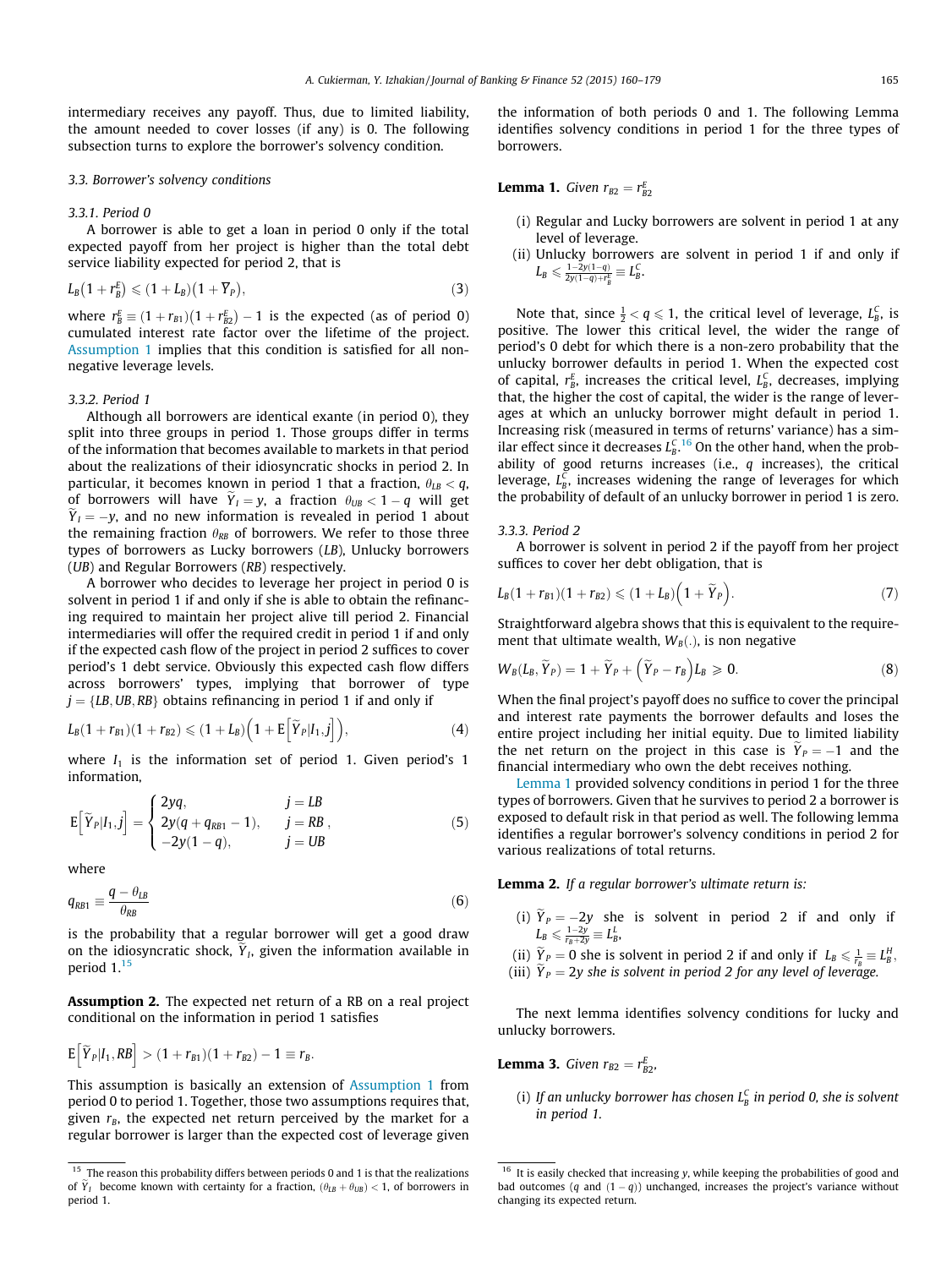- <span id="page-6-0"></span>(ii) An unlucky borrower that has chosen  $L_{B}^{\mathsf{C}}$  is also solvent in period 2 if and only if there is an aggregate expansion.
- (iii) A lucky borrower is always solvent in period 2.

Next, we analyze the probabilities of default in periods 1 and 2 as functions of the leverage chosen in period 0. Since payoffs are discrete those relations take the form of step functions.

**Proposition 1.** Provided  $r_{B2} = r_{B2}^E$ , the ex-ante probabilities of default in period 1 and in period 2 (as viewed from she vantage point of period 0) are step functions of the leverage chosen in period 0. The precise probabilities of defaults are:

| L <sub>B</sub>                                            | $Pr(D_1)$            | $Pr(D_2)$   | $Pr(D) = Pr(D_1) +$<br>$[1 - Pr(D_1)] Pr(D_2)$                                      |
|-----------------------------------------------------------|----------------------|-------------|-------------------------------------------------------------------------------------|
| $L_B \leqslant L_B^L$                                     |                      |             |                                                                                     |
| $L^L_{B} < L_B \leqslant L^C_{B}$                         | 0                    | $(1-q)^2$   | $(1 - q)^2$                                                                         |
| $L_{B}^{C} < L_{B} \leqslant L_{B}^{H}$                   | $\theta_{\text{UB}}$ | $(1 - q)^2$ | $\theta_{UB} + \theta_{RB} (1 - q)^2$                                               |
| $L^H_{\scriptscriptstyle{R}} < L_{\scriptscriptstyle{B}}$ | $\theta_{\text{UB}}$ | $1 - q^2$   | $\theta_{UB} + (1 - \theta_{UB})(1 - q^2) +$<br>$(2\theta_{RB}q + \theta_L)(1 - q)$ |

where  $Pr(D_1)$  and  $Pr(D_2)$  stand for default probabilities in period 1 and 2 respectively.

## 3.4. Borrower's optimization

Not surprisingly the individual borrower faces a tradeoff between expected payoff and default probability. In the large, by raising leverage, she raises the expected value of terminal equity but also the chances of default. By Proposition 1, the exante probability of default is a step function of leverage. This implies that the optimal level of leverage (and by implication also the optimal project's size) must coincide with one of the four leverage levels at the jump points of the probability of default function. The reason is that, once leverage is extended beyond a given jump point the probability of default remains constant as long as leverage is not pushed beyond the next jump point. Within such an interval, raising leverage raises the expected payoff without raising the probability of default.

Once leverage is raised beyond a given jump point, it is individually optimal to push it (at least) all the way till just a tiny bit before the probability function's next jump point. It follows that, from the vantage point of period 0, the optimal level of leverage is either zero or one of the following three leverage levels:

$$
L_B^L = \frac{1 - 2y}{r_B^E + 2y};
$$
  
\n
$$
L_B^C = \frac{1 - 2y(1 - q)}{2y(1 - q) + r_B^E};
$$
  
\n
$$
L_B^H = \frac{1}{r_B^E}.
$$
\n(9)

The borrower's utility function is piecewise linear with a penalty in the event of default. In particular, utility is linear in wealth as long as the borrower is solvent. When insolvent, the borrower is subject to a penalty that increases with the magnitude of leverage she defaults on. Formally,

$$
u(W_B, L_B) = \begin{cases} W_B \geq 0, & \text{Solvency} \\ -P_B L_B, & \text{Insolvency} \end{cases}
$$
 (10)

where  $W_B$  is her period's 2 terminal wealth after servicing all debts, and  $P_B$  is a fixed default penalty per unpaid leverage dollar in states of insolvency. Hence, the borrower's expected utility is

$$
V(L_B) \equiv E[u(W_B(\cdot), L_B)]
$$
  
= (1 - Pr(D|L\_B))E[W\_B(\cdot)|W\_B(\cdot) \ge 0] - Pr(D|L\_B)P\_BL\_B. (11)

Using Proposition 1 and the definition of  $W_B(\cdot)$  in Eqs. [\(8\) and \(9\)](#page-5-0) establishes that  $B$ 's expected utilities at each of the five candidates for optimal leverage (four discussed above plus any level of leverage  $L_B^M > L_B^H$ ) are given by

$$
V(L_B = 0) = q^2 (1 + 2y) + 2q(1 - q) + (1 - q)^2 (1 - 2y);
$$
  
\n
$$
V(L_B^L) = q^2 (1 + 2y + (2y - r_B^E)L_B^L) + 2q(1 - q) (1 - r_B^E L_B^L);
$$
  
\n
$$
V(L_B^C) = q^2 (1 + 2y + (2y - r_B^E)L_B^C) + 2q(1 - q) (1 - r_B^E L_B^C) - (1 - q)^2 P_B L_B^C;
$$
  
\n
$$
V(L_B^H) = (\theta_{LB}q + \theta_{RB}q^2) (1 + 2y + (2y - r_B^E)L_B^H) - \Pr[D|L_B^H] P_B L_B^H;
$$
  
\n
$$
V(L_B^M) = (\theta_{LB}q + \theta_{RB}q^2) (1 + 2y + (2y - r_B^E)L_B^M) - \Pr[D|L_B^M] P_B L_B^M,
$$
  
\n(12)

where

$$
Pr[D|L_B^H] \equiv \theta_{UB} + \theta_{RB}(1 - q^2),
$$
  
\n
$$
Pr[D|L_B^M] \equiv Pr[D|L_B^H] + (2\theta_{RB}q + \theta_{LB})(1 - q).
$$

Let  $L^*_{\text{B}}$  be the optimal level of leverage. The following proposition presents (overly restrictive) sufficient condition for  $L^*_B = L^H_B$ .

## Proposition 2. Provided

$$
P_B > \frac{\left(\theta_{LB}q + \theta_{RB}q^2\right)(2y - r_B^E)}{(2\theta_{RB}q + \theta_{LB})(1 - q)},
$$

there exists a dense set of values for the vector of parameters  $(q, \theta_{LB}, \theta_{UB})$ , such that  $1 - q$ ,  $q - \theta_{LB}$  and  $\theta_{UB}$  are all strictly positive but small, at which the borrower's optimal level of leverage is $L_B^H$ .

The broad intuition underlying this proposition can be appreciated by starting with the particular case in which the unit penalty,  $P_B$ , for default is zero. In this case, when the chances of good draws at the individual level are high (q and  $\theta_{LB}$  are large) and the likelihood that the borrower will be unlucky in period 1 is low ( $\theta_{UB}$  is small), expected utility is monotonically increasing in leverage. As a matter of fact, given the full linearity of the utility function in the absence of a penalty, the borrower's optimal level of leverage is infinite in this case. However, in the presence of a sufficiently large default penalty extending leverage beyond  $L_B^H$  is not individually optimal because of the increase in the risk that the penalty will be triggered once leverage crosses the  $L_B^H$  threshold.

In a broad sense, the conditions in the Proposition 2 are analogous to the borrower's second order condition when the penalties from default rise continuously with leverage. In the continuous case, the second order condition assures that, as leverage goes up, the favorable marginal impact of higher leverage on return in good states diminishes in comparison to the unfavorable gradual increase in the default penalty. Similarly, the conditions in Proposition 2 assure that, as leverage rises, the marginal detrimental impact of the default penalty becomes more important relatively to the marginal favorable effect on likely profits.

## 4. The financial intermediary

For reasons that will become apparent later it is convenient to open this section with a forward look at the relation between various equilibrium rates of interest. The following proposition establishes general equilibrium relations between the equilibrium interest rates,  $r_B, r_F$  and  $r_L$ .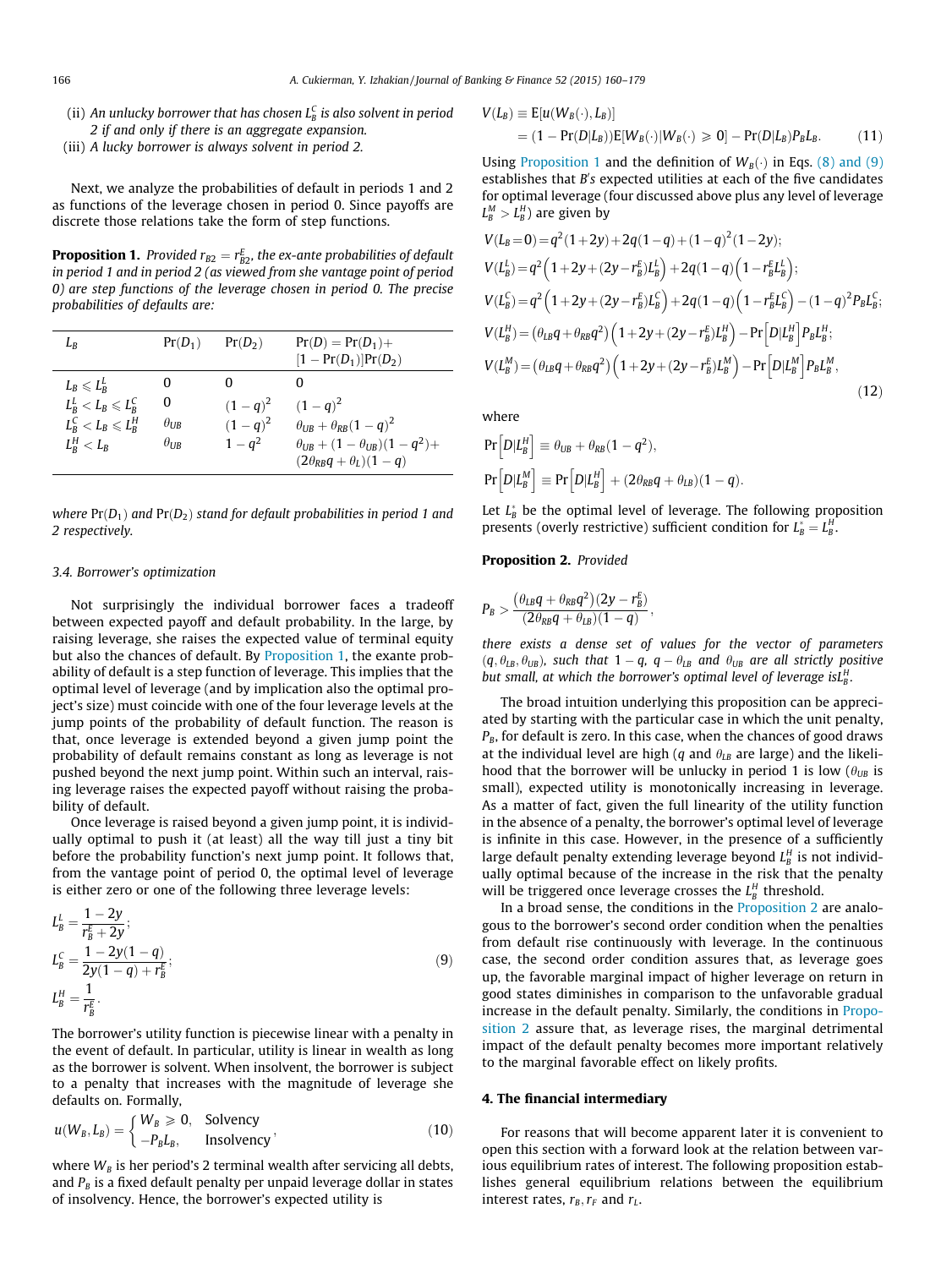| Table T |                                  |  |
|---------|----------------------------------|--|
|         | Financial intermediary's payoff. |  |

<span id="page-7-0"></span> $\overline{a}$   $\overline{a}$  1  $\overline{a}$ 

| State                    | Gross payoff $(R_F)$ | Period 1 probability                               | Period 2 probability                          |
|--------------------------|----------------------|----------------------------------------------------|-----------------------------------------------|
| Both Bs are solvent      | $+r_B$               | $(1 - \theta_{UB})^2 \equiv \gamma_{21}$           | $q(1-q_{RB1}^2)+q_{RB1}^2 \equiv \gamma_{22}$ |
| Exactly one B is solvent | $\frac{1}{2}(1+r_B)$ | $2(1 - \theta_{UB})\theta_{UB} \equiv \gamma_{11}$ | $2(1-q)q_{RB1}(1-q_{RB1}) \equiv \gamma_{12}$ |
| Both Bs are insolvent    |                      | $\theta_{\text{IIB}}^2 \equiv \gamma_{01}$         | $(1-q)(1-q_{RB1})^2 \equiv \gamma_{02}$       |

Proposition 3. In a general equilibrium with risk aversion on the part of borrowers, financial intermediaries and lenders, and positive levels of leverage in both the real and the financial sectors, the following inequalities hold

 $r_f \leqslant r_L < r_B$ .

## 4.1. The typical financial intermediary

There is a large number of financial intermediaries (Fs) each of which possesses one unit of core funds consisting of a combination of equity and of long term (two periods) debt. A typical F can also raise short term (one period) funds from lenders. $17$  Since the focus of this analysis is on changes in the availability of short term credit in the face of new information, the amount of short term leverage assumed by a typical F is determined endogenously while the sum of equity and of long term debt is taken to be exogenous.

Total financial resources of a typical F consist of the core funds and of short term leverage,  $L_F$ . The financial intermediary diversifies his total resources between the risk free asset whose rate,  $r_f$ , is a policy instrument, and a risky, not fully diversified, portfolio of loans to borrowers.<sup>18</sup> For reasons of tractability, each F lends to only two borrowers. The fraction of resources invested in the risky loan portfolio to Bs is denoted  $z_F$ . Let  $W_F$  be the intermediary's terminal wealth after debt service in each period. F is solvent or insolvent in each period depending on whether terminal wealth is non negative or strictly negative. When solvent, F's utility is described by a CRRA utility function with a coefficient,  $\delta > 0$ , of relative risk aversion that is close to, but not quite equal to, 0. This specification implies that F is almost, but not strictly, risk neutral. When insolvent, the typical intermediary experiences a (per unit of leverage) penalty,  $P_F$ . Formally,  $^{19}$ 

$$
u(W_F) = \begin{cases} \frac{W_F^{1-\delta}}{1-\delta}, & \text{when } W_F \ge 0\\ -P_F L_F, & \text{when } W_F < 0. \end{cases}
$$
 (13)

#### 4.2. Distribution of returns, solvency and optimization

Total return to a financial intermediary depends on the performance of the two borrowers to whom she lends. Since borrowers are identical exante, the optimal risky portfolio of an F consists of a fifty-fifty split between loans to her two debtors. If both borrowers are solvent, both of them pay the full face value of the gross debt service. In this case, the payoff (from one unit) to F is  $1 + r_B$ . If both of them default, F gets a payoff of 0 on her risky portfolio. If one borrower is solvent and the other defaults, F gets the payoff  $\frac{1}{2}(1+r_{\rm B})$ . Obviously, the probabilities associated with each of those three payoffs depend on the probabilities of defaults of borrowers and differ between periods 0 and 1. From the vantage point of period zero, the probability that a single B defaults in period 1,  $Pr(D_1)$ ,

is given in [Proposition 1.](#page-6-0) Since  $L^*_B = L^H_B$ , the probability that a B is insolvent in period 1 is  $\theta_{UB}$ . Because the probability of being unlucky of any borrower is statistically independent of this probability for any other borrower, the distribution of gross payoffs,  $R_F$  faced by a typical intermediary in period 0 is given by Table  $1.^{20}$ 

Recall that  $q$  is the probability of a positive (aggregate or idiosyncratic) shock and  $q_{RB1}$ , defined in Eq. [\(6\),](#page-5-0) is the probability of a positive idiosyncratic shock to a regular borrower conditional on the information revealed in period 1. The last column shows the probability distribution of period's 2 payoffs from loans to regular borrowers as perceived by F's in period 1.

The wealth of a typical F at the end of each period is

$$
\widetilde{W}_F(\widetilde{R}_F,L_F) = (1+L_F)\Big(z_F\widetilde{R}_F+(1-z_F)(1+r_f)\Big) - (1+r_L)L_F, \quad (14)
$$

where  $R_F$  is F's payoff with distribution given in Table 1 and  $r_L$  is the interest rate paid by a F on its short term obligations. A representative F chooses her leverage,  $L_F$ , and the fraction,  $z_F$ , of resources invested in the risky loan portfolio so as to maximize  $\mathbb{E}[u(W_F)]$  in each of periods 0 and 1. The following proposition presents a preliminary characterization of F's optimal policy.

**Proposition 4.** Let  $r_f < r_L$ . Then at an optimum with positive leverage, F invests all her resources in risky loans to Bs.

## 4.2.1. Financial intermediary's solvency condition

Proposition 4 and Eq. (14) imply that F is solvent if and only if

$$
\widetilde{W}_F(\widetilde{R}_F, L_F) = (1 + L_F)\widetilde{R}_F - (1 + r_L)L_F = \widetilde{R}_F - L_F + (\widetilde{R}_F - r_L)L_F \ge 0.
$$
\n(15)

Since  $r_B > r_L$ , F is solvent for any level of leverage,  $L_F$ , when both of her borrowers are solvent, so that  $R_F = 1 + r_B$ . In the other two cases F is solvent only if  $L_F$  is sufficiently small. The precise solvency conditions are:

$$
L_{F} \leq \frac{1+r_{B}}{1+2r_{L}-r_{B}} \equiv L_{F}^{C} \quad \text{when} \quad \widetilde{R}_{F} = \frac{1}{2}(1+r_{B})
$$
\n
$$
L_{F} = 0 \quad \text{when} \quad \widetilde{R}_{F} = 0
$$
\n(16)

Table 1 and Eq. (16) imply that F's probability of default is an increasing step function of F's leverage and that the precise functions for periods 1 and 2 are

$$
Pr[D_t] = 0 \text{ when } L_F = 0
$$
  
\n
$$
Pr[D_t] = \gamma_{0t} \text{ when } 0 < L_F \le L_F^C
$$
  
\n
$$
Pr[D_t] = \gamma_{0t} + \gamma_{1t} \text{ when } L_F > L_F^C.
$$
\n(17)

#### Proposition 5. Provided:

- (i)  $\delta$  is sufficiently small,
- (ii)  $\gamma_{2t}(r_{Bt} r_{Lt}) (1 \gamma_{2t})P_F > 0$ ,

 $17$  For instance through various deposits including certificates of deposit (CDs).

<sup>&</sup>lt;sup>18</sup> By contrast, as shown in the next section, the risky portfolio of suppliers of funds to Fs (lenders) is fully diversified.

<sup>&</sup>lt;sup>19</sup> In spite of the fact that utility functions differ across the three types of agents, the symbol  $u(\cdot)$  stands for all of them in order to economize on notation. In each case the identity of the agent should be evident from the context.

<sup>&</sup>lt;sup>20</sup> The notation  $\gamma_{nt}$  stands for the probability of F's getting a given payoff in time t conditional on the number, n, of solvent borrowers.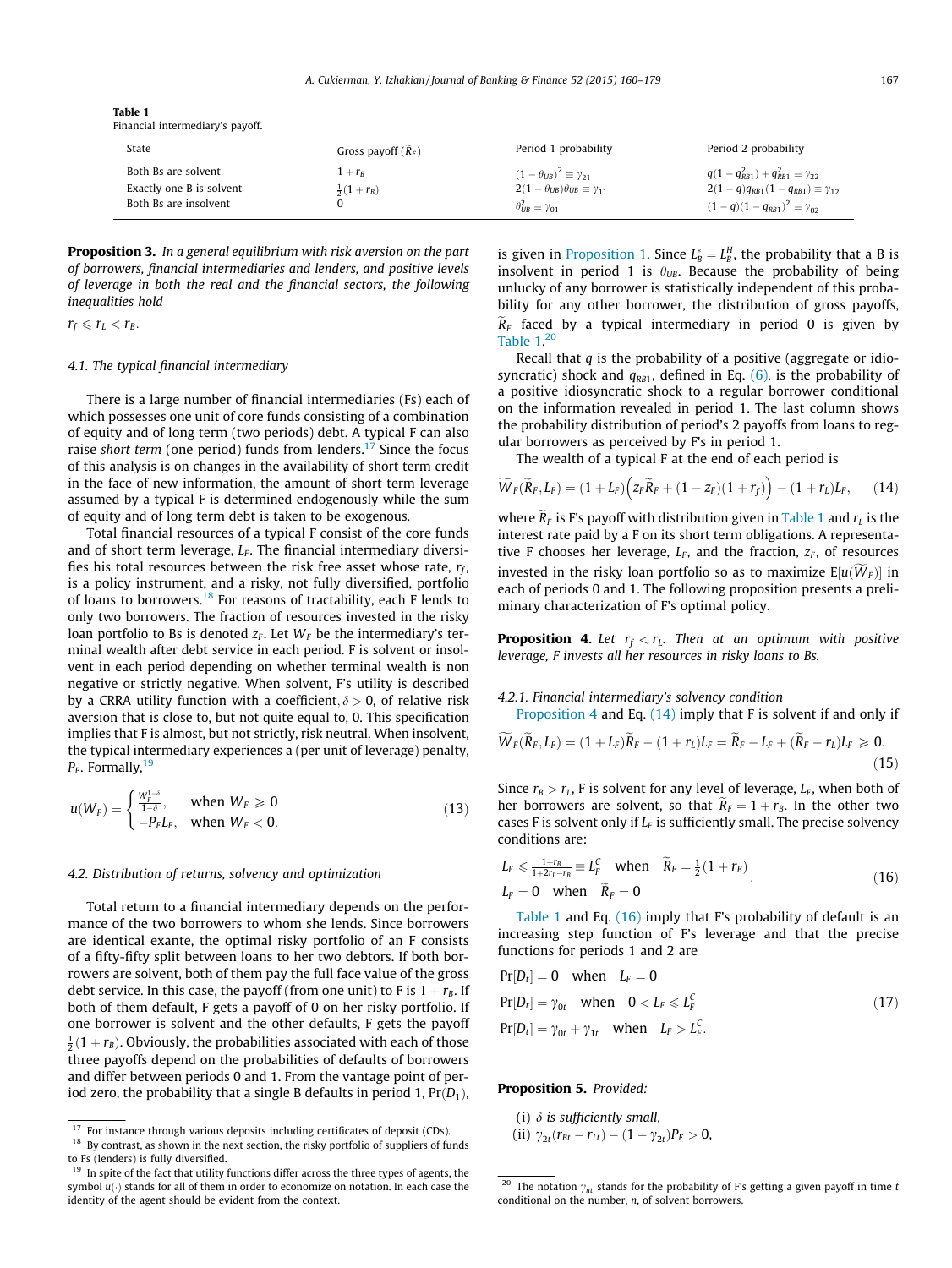<span id="page-8-0"></span>(iii) 
$$
(\gamma_{2t}(r_{Bt} - r_{Lt}) - (1 - \gamma_{2t})P_F)\left(L_{Ft}^* - L_F^C\right) > \gamma_{1t}P_F L_F
$$
,  
(iv)  $(\gamma_{1t}/\gamma_{2t})$  is sufficiently small,

F's optimal leverage is

$$
L_{Ft}^{*} = \left(\frac{\gamma_{2t}}{1-\gamma_{2t}}\right)^{\frac{1}{\delta}} (r_{Bt} - r_{Lt})^{\frac{1-\delta}{\delta}} - \frac{1+r_{Bt}}{r_{Bt} - r_{Lt}}.
$$
(18)

Here $L_{Ft}^*$ ,  $t = \{0, 1\}$  is the financial intermediary's optimal short term leverage in periods 0 and 1.

The following proposition formulates the financial intermediary's solvency condition. If solvent a financial intermediary pays the full debt service to lenders. Otherwise she defaults and pays nothing.

**Proposition 6.** Provided  $\delta$  is sufficiently small the financial intermediary is solvent if and only if the two borrowers to whom she has lent are solvent.

Proposition 6 implies that (since  $L_{\text{F}t}^* > L_{\text{F}}^{\text{C}}$ ) overly restrictive sufficient conditions for requirements  $(ii)$  and  $(iii)$  in [Proposition 5](#page-7-0) are that  $\gamma_{2t}$  is sufficiently large and  $P_F$  sufficiently small. The following proposition characterize the determinants of F's optimal leverage.

Proposition 7. The optimal leverage of a typical financial intermediary is higher

- (i) the lower is the intermediary's risk aversion,  $\delta$ ,
- (ii) the lower is the intermediary's default penalty,  $P_F$ ,
- (iii) the lower the cost of borrowing,  $r_{Lt}$ ,
- (iv) the higher the probability,  $\gamma_{2t}$ , that the intermediary remains solvent,
- (v) the higher the interest rate,  $r_{Bt}$ , paid by borrowers.

## 5. The lender and bailout policy

Through pension or mutual funds a lender (L) splits her equity between a fully diversified portfolio of loans to financial intermediaries and the risk free asset. $21$  Since, exante, all Fs have identical distributions of returns the optimal shares of loans to different Fs are all equal. The fraction invested in the risky loan portfolio to Fs is denoted  $z_L$ . The typical lender possesses mean–variance (or Constant Absolute Risk Aversion – CARA) preferences

$$
u(W_L) = -\frac{1}{\alpha} e^{-\alpha W_L}, \quad \alpha \geq 0,
$$
\n(19)

where  $W_L$  is her terminal wealth in each period and  $\alpha$  characterizes the degree of constant absolute risk aversion. $22$ 

#### 5.1. Perceived government's bailout policy

Government may repay the gross debt owed to lenders by defaulting Fs. In case of bailout a lender receives the full (per unit) debt service,  $1+r<sub>L</sub>$ . The likelihood that the debt service of a defaulting F is paid by government is independent across Fs debt. It is assumed that all agents face uncertainty about the probability that the government will bailout a given financial intermediary. That is, they are not sure about the precise probability of bailout. We model this Knightian uncertainty (ambiguity) by using [Gilboa](#page-18-0) [and Schmeidler's \(1989\)](#page-18-0) multiple priors approach which postulates that, in the face of ambiguity, an agent possesses a subjective set of prior probability measures over outcomes as opposed to a unique prior she possesses in the absence of ambiguity.

Formally, each lender possesses a convex set P of plausible (i.e. with positive mass) binomial probability distributions,  $(p, 1-p) \in P$  where p is a probability of bailout and it complement  $(1-p)$  is the probability of no bailout. In our framework, agents make decision in accordance with the [Gilboa and Schmeidler](#page-18-0) [\(1989\)](#page-18-0) maxmin expected utility with multiple priors. Their framework suggests that for each possible action the investor assumes that the worst (by the expected utility criterion) possible distribution will realize and chooses her action so as to attain maximum expected utility contingent upon this worst prior. Since, in our framework the set of priors consists only of binomial distributions, from lenders' perspective the worst prior is the one with lowest probability of bailout. That is, the worst prior satisfies  $(\pi, 1 - \pi) \in \mathcal{P}$ , where  $\pi = \min\{p \mid (p, 1 - p) \in \mathcal{P}\}.$ 

Since a typical lender acts according to the maxmin behavioral criterion, the nature of her subjective set of priors and the way it is constructed play an important role in our model. Two main components affect the "size" of the set of possible priors  $P$ : the degree of ambiguity, determined by the information the lender has, and the aversion to this ambiguity, derived from her personal preferences. In particular, when circumstances become more uncertain (ambiguous), the lender may possesses a larger set of priors. This means that the set of priors contains now priors that were previously considered implausible, i.e., with zero mass. An increase in ambiguity aversion has the same effect. When the lender becomes more averse to ambiguity, again, the set of priors with positive mass expands to include priors that previously were considered implausible.

Expansion of the set of multiple bailout priors (mostly toward lower values of  $p$ ) in the aftermath of Lehman's collapse may be taken as an example. Within the maxmin approach, such an expansion is consistent with increases in both the ambiguity of bailout policies as well as in the aversion to this ambiguity. Obviously both factors reinforce each other. Our sense is that, in the aftermath of the financial trauma caused by Lehman's default the increase in ambiguity aversion is likely to have been more persistent than the increase in ambiguity. The reason is that after a traumatic event, such as Lehman's collapse, individuals remain fearful (maintain higher aversion to uncertainty) long after the risks triggered by this collapse recede. Be that as it may, the upshot is that following this episode the set of multiple priors about the probability of bailouts expanded.

An important consequence of the downward expansion in the set of multiple bailout priors is that the lower bound on the set of binomial distributions with perceived positive mass, goes down implying (by the [Gilboa and Schmeidler, 1989\)](#page-18-0) maxmin criterion that, following a major traumatic event such as Lehman's collapse, lenders maximize their expected utility ''against'' a lower probability of bailout,  $\pi$ .

#### 5.2. Lender's returns and optimization

#### 5.2.1. Period 0

On one period loans taken in period 0 borrowers face only idiosyncratic risk because only individually unlucky borrowers default in period 1, implying that financial intermediaries who lend to them also face only idiosyncratic risk in that period. By contrast, since they fully diversify their loans across intermediaries, lenders face no risk at all in period 0. Consequently, and since lenders know from [Table 1](#page-7-0) that only a fraction,  $(1 - \theta_{UB})^2$ , of Fs will be solvent in period 1, equilibrium  $r_{L1}$  includes a compensation for the average fraction of unpaid debt but no compensation for variability of this fraction, since this variability equals zero due to full diversification. Hence,

$$
1 + r_{L1} = \frac{1 + r_f}{1 - (1 - \pi_0) \left(1 - (1 - \theta_{UB})^2\right)}
$$
(20)

 $21$  The lender is representative in the sense that all lenders are identical.

<sup>22</sup> See, for example, [Sargent \(1987, pages 154-155\).](#page-18-0)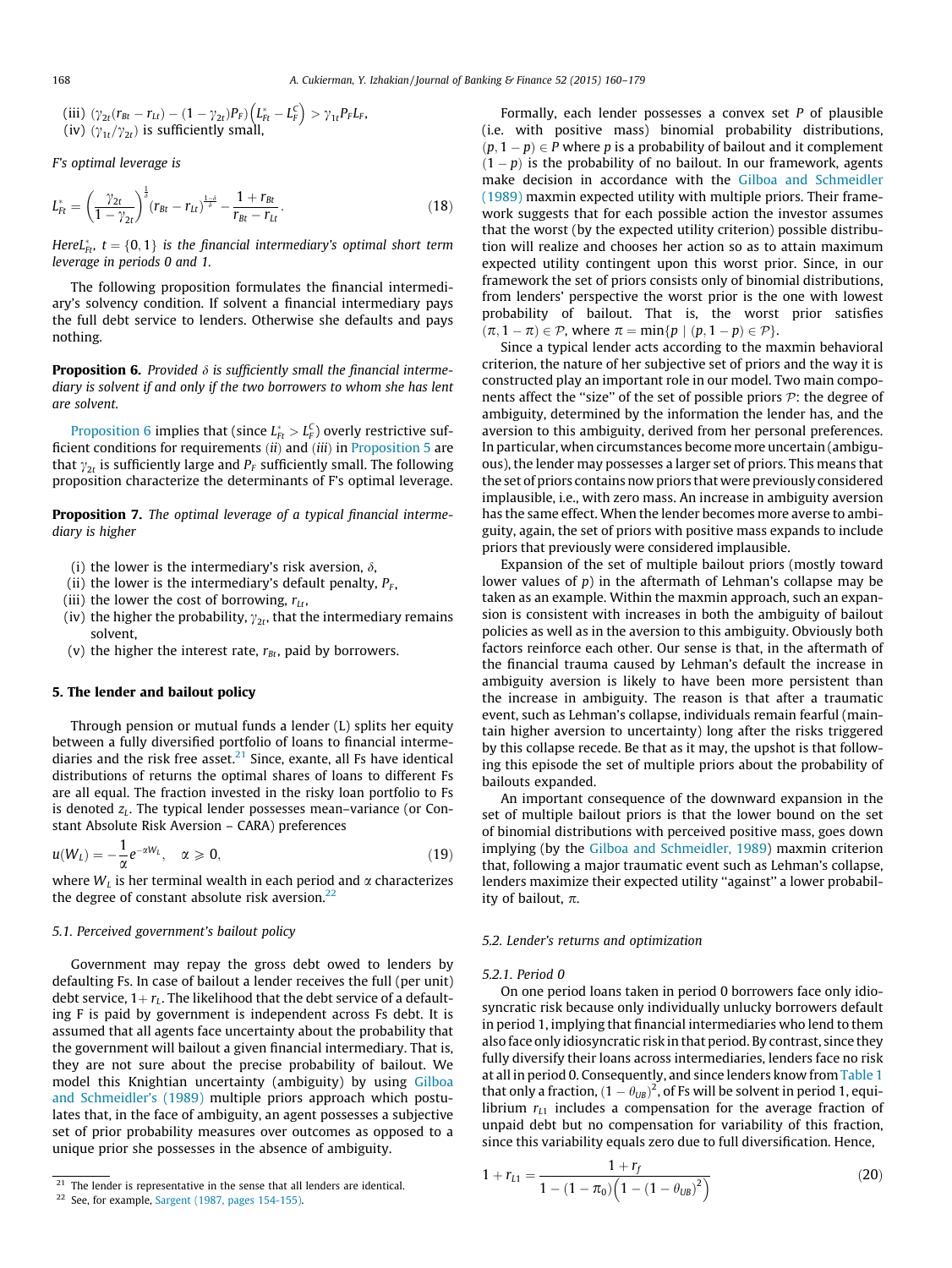<span id="page-9-0"></span>where  $(1 - \pi_0) \left( 1 - (1 - \theta_{UB})^2 \right)$  is the probability that a lender loses the investment in a loan to a single intermediary and  $\pi_0$  is the time's 0 perceived probability of bailout. It is obtained as the product of the probabilities of the two following independent events: ''the intermediary defaults'' and ''government does not reimburse the delinquent debt to the lender''. As a consequence, in period 0, lenders are indifferent between investing in the standard risk free asset at rate  $r_f$  and between investing in loans to Fs.

## 5.2.2. Period 1

By contrast, in period 1, lenders face risk in loans to Fs in spite of their fully diversified portfolios. The reason is that the returns to lenders from loans to different Fs are correlated due to the common shock,  $Y_A$ , in the payoff of real investments of borrowers. As explained in the previous section a financial intermediary either pays her debt in full to lenders or fully defaults. When F defaults on the debt service, government may or may not step in and pay the delinquent debt service to a lender. Consequently the lender faces a set  $P$  of binomial distributions of returns from lending to an individual F – she either gets the full debt service,  $1 + r<sub>L</sub>$ , (from F or from government) or 0. Although the bailout policy of government does not affect the binomial nature of the payoffs from a single F, it does alter their subjective set of distributions  $P$ . Since the lender assesses her expected utility conditional upon the worst prior  $(\pi, 1 - \pi) \in \mathcal{P}$  and since the risky portfolio of L's contains a large number of such binomially distributed loans, the uncertain portfolio of Ls is normally distributed with a mean and a variance that depend on both economic (q) and political ( $\pi$ ) uncertainties. Details appear in the following proposition.

**Proposition 8.** For a given  $\pi_1$ , period's 2 payoff,  $\widetilde{R}_{L2}$ , to a lender on her fully diversified portfolio of loans is normally distributed with mean

$$
E\left[\widetilde{R}_{L2}\right] = (\pi_1 + \gamma_{12}(1 - \pi_1))(1 + r_{L2})
$$
  
= (\pi\_1 + (q(1 - q\_{RB1}^2) + q\_{RB1}^2)(1 - \pi\_1))(1 + r\_{L2}) (21)

and variance

Var 
$$
\left[\widetilde{R}_{L2}\right]
$$
 =  $(1 - \pi_1)^2 (1 - q)(1 - q_{RB1})^2 (q + 2qq_{RB1} + q_{RB1}^2)(1 + r_{L2})^2$  (22)

where we recall that

$$
q_{RB1} \equiv \frac{q - \theta_{LB}}{\theta_{RB}}.\tag{23}
$$

A lender chooses the fraction,  $z<sub>L</sub>$ , of resources invested in the uncertain loan portfolio to Fs so as to maximize<sup>23</sup>

$$
E\left[\widetilde{W}_L(z_L)\right] = -\frac{1}{\alpha}E\left[e^{-\alpha \widetilde{W}_L(z_L)}\right]
$$
\n(24)

in each period, where

$$
\widetilde{W}_L(z_L) = z_L \widetilde{r}_L + (1 - z_L) r_f. \tag{25}
$$

The next proposition identifies the optimal allocation invested in a portfolio of uncertain loans.

Proposition 9. At an individual optimum, a lender allocates the fraction

$$
z_{L}^{*}\left(\pi_{t}, \widetilde{R}_{L}, q, q_{RB1}\right) \simeq \frac{\mathsf{E}\left[\widetilde{R}_{L}\right] - (1 + r_{f})}{\alpha \mathsf{Var}\left[\widetilde{R}_{L}\right]}
$$
\n(26)

of each single \$ to the diversified uncertain portfolio of loans to Fs, where  $\pi_t$  is the worst perceived probability of bailout with positive mass at time  $t = \{0, 1\}^{24,25}$ 

## 5.3. Partial equilibrium comparative statics

We now investigate the impact of a perceived change in bailout policy on the size of lenders' risky portfolios in partial equilibrium. In the absence of bailout uncertainty, government's bailout policy is characterized by a unique probability distribution. In this case the lender's perceived probability that government will pay the debt of delinquent F's to her is known with certainty since the bailout prior is unique. In this case, denoting by  $p$  the single probability of bailout, a more generous (towards L's) bailout policy is characterized by a higher  $p$  and a less generous bailout policy by a lower p. In the general case, where the lender faces ambiguity and therefore possesses a non-singleton set  $P$  of priors, a more generous bailout policy is characterized by a shift of the entire set  $P$  towards higher  $p$ 's and a less generous bailout policy by a shift of  $P$  towards lower  $p$ 's. Consequently, a more generous bailout policy is characterized by a higher  $\pi$  and a less generous bailout policy by a lower  $\pi$ . Changes in bailout policy affects the worst perceived probability of bailout,  $\pi$ , and correspondingly the distribution of  $R_L$ . As a result, both the mean and the variance of lenders' risky portfolios change.

**Proposition 10.** Holding  $r_{L2}$  constant a perceived less generous bailout policy (lower  $\pi_t$ )

- (i) reduces the mean return on the portfolio of loans from lenders to financial intermediaries,
- (ii) raises the covariance between any two loans in the (fully diversified) portfolio, and therefore,
- (iii) raises the portfolio's variance.

All changes reinforce each other in inducing a ''flight to safety'' by lenders.

In the presence of uncertainty about the likelihood of bailout, and since they are averse to ambiguity in the [Gilboa and](#page-18-0) [Schmeidler \(1989\)](#page-18-0) sense, lenders behave as if the probability of bailout is the lowest within their subjective set  $\mathcal P$  of priors.<sup>2</sup> Stated differently, they choose the fraction of their portfolio invested in risky and ambiguous (uncertain) loans to Fs so as to maximize expected utility under the assumption that bailout probability is  $\pi$ (the lowest within the set  $P$ ). We remind the reader that enlargement of the set  $P$  reflects increases in both uncertainty about the correct bailout distribution as well as in the aversion to this uncertainty.

Propositions 10 implies that higher bailout uncertainty or aversion has two effects: Not surprisingly it lowers the expected return from the risky loan portfolio of lenders. More surprisingly, but not less importantly, it raises the correlation between loans in the portfolio which in turn implies higher variances in lenders portfolios. This result appears surprising at first glance, since intuition may lead one to conclude that an increase in bailout probability, by decreasing the likelihood of default, will increase the correlation

<sup>&</sup>lt;sup>23</sup> The right hand side of Eq.  $(24)$  is obtained by using the lender's utility function in Eq. [\(19\).](#page-8-0)

<sup>&</sup>lt;sup>24</sup> This approximation is accurate for a small risk premium,  $E[\tilde{R}_L] - (1 + r_f)$ .

<sup>&</sup>lt;sup>25</sup> An identical allocation,  $z^*_{\rm L}(\pi, \widetilde{R}_{\rm L}, q, q_{\rm RB1})$ , is obtained for constant relative risk aversion (CRRA) preferences (see, for example, [Merton \(1971, 1973\)](#page-18-0)).

 $26$  For simplicity, we use the [Gilboa and Schmeidler \(1989\)](#page-18-0) model to capture uncertainty. However other model of uncertainty can be incorporated into our model; [Klibanoff et al. \(2005\)](#page-18-0) or [Izhakian and Izhakian \(2010, 2014\)](#page-18-0), for example.

 $27$  Lowest in the sense that under this probability distribution expected utility attains its minimal value.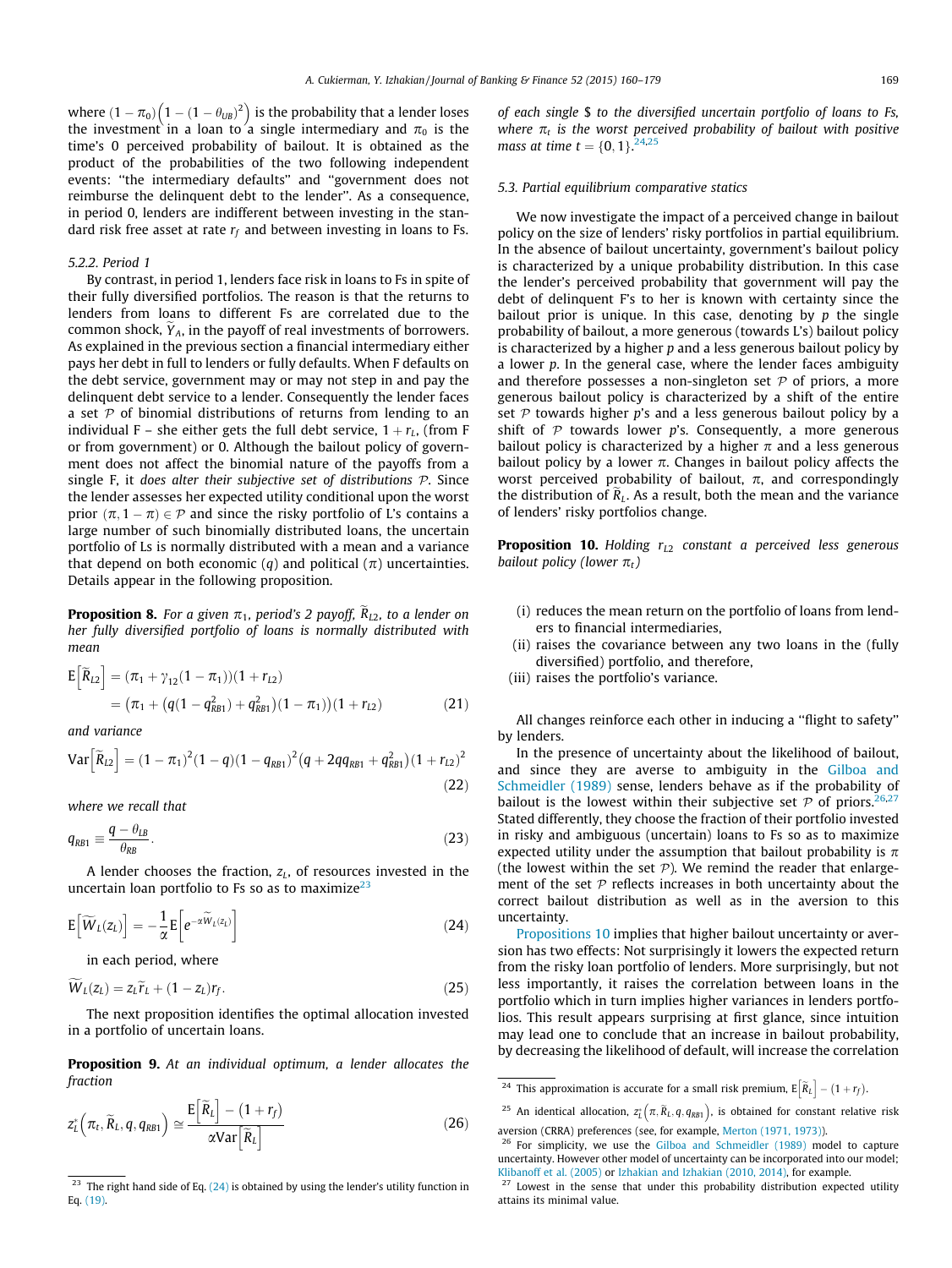<span id="page-10-0"></span>between loans' returns in the portfolio. But this intuition is mistaken. The reason is that the correlation originates uniquely from the aggregate shock whose impact operates only through the fraction of loans in the portfolio that are not bailed out. Since the impact of this fraction on the overall correlation diminishes as more intermediaries are bailed out the variance goes down. Consequently, in the limit, when bailouts are almost certain, this variance tends to zero.

The aggregate covariance between all pairs of loans in the fully diversified portfolio is one measure of systemic risk in financial markets. Hence, Part (ii) of [Proposition 10](#page-9-0) implies that an increase in bailout uncertainty raises systemic risk. Furthermore, recalling (from the introduction) that expansion of the set of multiple priors toward lower bailout probabilities is likely to reflect a persistent increase in ambiguity aversion following traumatic events, Part (ii) of [Proposition 10](#page-9-0) implies that systemic risks depend also on preferences.

[Proposition 10](#page-9-0) implies that, when due to an increase in bailout uncertainty and/or aversion to it  $\pi$  decreases, lenders reduce the share of funds supplied to financial intermediaries. This conclusion plays an important role in the following general equilibrium section.

**Proposition 11.** Provided  $r_L \leqslant \frac{1}{2}$ , L's optimal allocation to risky and ambiguous loans,  $z^*_{L}(\pi_t, \widetilde{R}_L, q, q_{RB1})$  is increasing in  $r_L$ . It can be easily verified that the sufficient condition in the proposition is satisfied for practically all normal levels of interest rates.

#### 6. General equilibrium of the financial system

Given expectations about the future, general equilibrium of the financial system is characterized by two market clearing conditions. One for credit from lenders to financial intermediaries and the other for credit from financial intermediaries to borrowers. These two conditions simultaneously determine the borrowing rate  $r_B$  and the lending rate  $r_L$  in each period. In period 1, expectations about the future only involve realizations of period's 2 returns to borrowers. As a consequence, the formulation of this equilibrium is relatively simple. But in period 0 they also involve expectations about period's 1 market clearing values of  $r_B$  and  $r_L$ in period 1 (i.e.,  $r_{B2}^E$  and  $r_{L2}^E$ ). Those expectations are assumed to be model consistent in the sense that, in period 0, financial market participants use the information available in that period along with their knowledge of the fact that period's 1 rates will be determined by market clearing to derive  $r^{\rm E}_{\rm B2}$  and  $r^{\rm E}_{\rm L2}.$ 

#### 6.1. General equilibrium in period 0

[Proposition 1](#page-6-0) implies that a borrower is insolvent in period 1 only if she is unlucky, implying (from the discussion in Section [4\)](#page-6-0) that a financial intermediary defaults in period 1 if and only if at least one of her borrowers is unlucky. Being unlucky is related to B's and Fs individual fortunes rather than to the aggregate shock. Although lenders are exposed to both aggregate and idiosyncratic shocks only the aggregate shock introduces risk into their portfolios since idiosyncratic shocks are fully diversified. Consequently, and since they lend to Fs for only one period and the aggregate shock realizes only in period 2, lenders do not face any risk or ambiguity in lending to Fs in period 0. In particular they know for sure (as implied by [Table 1](#page-7-0)) that a fraction  $(1 - (1 - \theta_{UB})^2)$  of intermediaries will default in period 1. Hence, they demand a compensation only for this known with certainty fraction of defaults. Consequently, in period 0,  $r_{L1}$  is determined exogenously by Eq.  $(20)$ .

Actual period's 0 equilibrium conditions in the markets for loans from Ls to Fs and from Fs to Bs are given respectively  $bv^{28}$ 

$$
M_F L_F^*(r_{B1}, r_{L1}) = M_L z_{L1}
$$
 (27)

and

$$
L_B^*(r_{B1}, r_{B2}^E) = \frac{M_B}{(1 + r_{B1})(1 + r_{B2}^E) - 1} = M_F(1 + L_F^*(r_{B1}, r_{L1})),
$$
 (28)

where  $M_l$  and  $M_F$  stand for the masses of lenders and of financial intermediaries, respectively. These conditions determine the lenders' allocation  $z_{L1}$  to loans and the borrowing rate of return  $r_{B1}$  as functions of the loan rate paid by Fs to Ls  $(r_{L1})$  and the borrowing rate of return,  $r_{B2}^E$ , expected to prevail in period 1.

Since  $L^*_B(r_{B1}, r_{B2}^E)$  also depends on period's 0 expectation of the cost of funds to borrowers,  $r_{B2}^E$ , in the subsequent period a full characterization of period's 0 equilibrium requires additional conditions for the determination of  $r_{B2}^E$ . These required conditions are provided by the hypothesis that, in period 0, agents form their perceptions about  $r_{B2}^E$  and  $r_{L2}^E$  by utilizing period's 1 expected market clearing conditions given their period's 0 information. Expected period's 1 equilibrium conditions in the markets for loans from Ls to Fs and from Fs to Bs are given, respectively, by

$$
(1 - \theta_{UB})^2 M_F L_F^* (r_{B2}^E, r_{L2}^E) = (1 + r_{f1} + z_{L1}(r_{L1} - r_{f1})) M_L z_L^* (\pi_0, r_{L2}^E, q, q_{RB1})
$$
\n(29)

and

$$
\theta_{RB} \frac{M_B}{(1+r_{B1})(1+r_{B2}^E)-1} = (1-\theta_{UB})M_F \begin{pmatrix} 1+r_{B1}+(r_{B1}-r_{L1})L_F^*(r_{B1},r_{L1}) \\ +L_F^*(r_{B2}^E,r_{L2}^E) \end{pmatrix} .
$$
\n(30)

The market clearing condition expected for period 1 in Eq.  $(29)$ takes into consideration that only a fraction  $(1 - \theta_{UB})^2$  of Fs will survive and that the resources of Ls will be increased by the factor  $(1 + r_f + z_{L1}(r_{L1} - r_f))$  due to their investments in loans to Fs and to government. Similarly, the market clearing condition expected for period 1 in Eq. (30) takes into consideration that only a fraction  $(1 - \theta_{UB})$  of borrowers and a fraction  $(1 - \theta_{UB})^2$  of Fs will survive in period 1. The term in big parenthesis on the extreme right hand side of this equation reflects the total resources individuals in period 0 expect Fs to lend to Bs in period 1. Those resources are composed of the resources carried over from period 0 to period 1 including principal and interest as well as new, period's 1 leverage,  $L_F^*(r_{B2}^E, r_{L2}^E)$ . Finally the term  $\theta_{RB}$  on the extreme left hand side of this equation is due to the fact that, in period 1, Fs lend only to regular borrowers whose fraction is known in advance to be  $\theta_{RB}$ .<sup>29</sup>

The two period's 0 market clearing conditions and the two clearing conditions expected for period 1 in Eqs. (29) and (30) jointly determine  $r_{B1}, r_{B2}^E, r_{L2}^E$  and  $z_{L1}$ . This system is recursive since

 $^{28}\,$  Due to full diversification lenders are indifferent between lending to government at the low default free rate,  $r_f$ , or to Fs at the higher rate,  $r_{L1}$ , that includes a compensation for the known with certainty fraction of defaults. The first equilibrium condition is based on the assumptions that when indifferent lenders accommodate Fs first and that they collectively possess enough funds to more than accommodate all the demand for funds by Fs at the going equilibrium rates. As a consequence  $z_{L1}$  is determined by the demand for loan by Fs. The second assumption implies that  $z_{L1} < 1$ and that the remaining fraction is invested at the rate  $r_f$ 

<sup>&</sup>lt;sup>29</sup> The reason for this follows. By [Lemma 3,](#page-5-0) lucky borrowers are not expected to default in either period 1 or 2 when  $r_{B1} = r_{B1}^E$ . Since the fact that they are lucky is public information in period 1 lending to them is as safe as lending to government. Hence, for  $r_{B1} = r_{B1}^E$ , they can borrow at the risk free rate,  $r_f$  implying that in period 1 Ls are indifferent between lending to government or to lucky borrowers. We assume for simplicity and without much loss of generality that under such circumstances Ls directly accommodate the lucky borrowers demand for credit by splitting the fraction  $(1 - z_L^*(\pi_1, r_{L2}, q, q_{RB1}))$  of their safe investments between those borrowers and the government. This implies that Fs lend only to risky regular borrowers in period 1 – which is consistent with [Proposition 4](#page-7-0).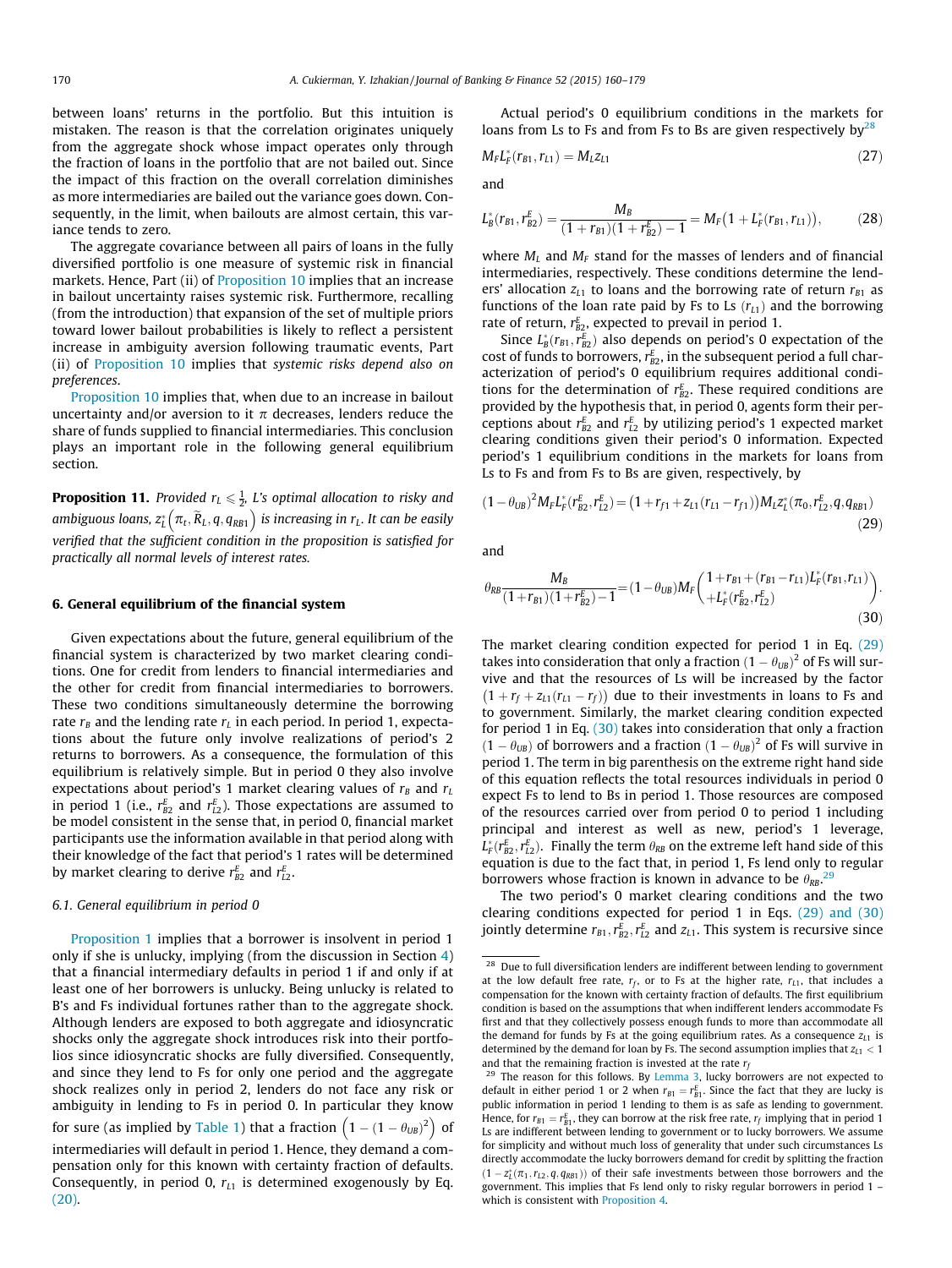<span id="page-11-0"></span>the last three equations simultaneously determine the first three variables leaving the first equation for the determination of  $z_{L1}$ .

#### 6.2. General equilibrium in period 1

The actual period's 1 market clearing conditions in the markets for loans from Ls to Fs and from Fs to Bs are given respectively by

$$
(1 - \theta_{UB})^2 M_F L_F^*(r_{B2}, r_{L2}) = (1 + r_f + z_{L1}(r_{L1} - r_f)) M_L z_L^*(\pi_1, r_{L2}, q, q_{RB1})
$$
\n(31)

and

$$
\theta_{RB} \frac{M_B}{(1+r_{B1})(1+r_{B2}^E)-1} = (1-\theta_{UB})M_F \begin{pmatrix} 1+r_{B1}+(r_{B1}-r_{L1})L_F^*(r_{B1},r_{L1})\\ +L_F^*(r_{B2},r_{L2}) \end{pmatrix}
$$
\n(32)

Those equilibrium conditions determine the *actual* interest rates,  $r_{B2}$ and  $r_{L2}$  in period 1 for predetermined, values of  $r_{B1}, r_{B2}^E, r_{L1}$  and of  $\pi_1$ . Comparing  $z_l^*(\pi_0, r_{l2}^E, q, q_{RB1})$  from Eq. [\(29\)](#page-10-0) with  $z_l^*(\pi_1, r_{l2}, q, q_{RB1})$ from Eq. (31) we note that the first two arguments of those functions differ. Not surprisingly the first, which refers to the expected equilibrium, features  $r_{L2}^{\mathrm{E}}$ , while the second, that refers to the actual equilibrium, features  $r_{L2}$ . Importantly, the effective bailout probabilities,  $\pi_0$  and  $\pi_1$ , differ across the expected and the actual period's 1 equilibria. This (at this stage) notational difference is introduced in anticipation of the discussion in the next section that introduces an unanticipated increase in bailout uncertainty.

## 7. The impact of bailout uncertainty

This section considers the impact of an unanticipated increase in bailout uncertainty on financial markets in period 1. Recall first that  $\pi_0$  is the lowest bailout probability in the multiple priors set as perceived in period 0 for both periods 0 and 1.<sup>30</sup> The fact that, as of period 0, financial market participants do not expect this probability to change in period 1 is reflected in the formulation of the expected period's 1 general equilibrium conditions for period 0 (Eqs. [\(27\)–\(30\)\)](#page-10-0).

Suppose now that, following a major indication of a shift in government's bailout policy—like not rescuing Lehman—bailout uncertainty and/or aversion to it increase. In particular, the lowest perceived bailout probability with positive mass decreases from  $\pi_0$ to  $\pi_1$ . [Proposition 10](#page-9-0) implies that, holding  $r_{12}$  constant, this change reduces the supply of funds to Fs by Ls. Application of comparative statics methods to period's 1 equilibrium conditions shows that this change triggers a general equilibrium increases in both  $r_{L2}$ and  $r_{B2}$  above their, respectively, expected counterparts  $r_{L2}^{E}$  and  $r_{B2}^E$ . These increments raise the fraction of defaulting borrowers in period 2 and may, under some circumstances, lead to a total drying up of credit in period 1. The string of propositions in this section provides a precise formulation of these and related results.

Let  $\frac{\partial L_F^*}{\partial r_B}$  and  $\frac{\partial L_F^*}{\partial r_L}$  be respectively the responses of F's optimal leverage to changes in  $r_{B2}$  and in  $r_{L2}$ , and let  $\frac{\partial z_{L2}^*}{\partial r_L}$  and  $\frac{\partial z_{L2}^*}{\partial n_L}$  be respectively the responses of  $L's$  optimal share of investments in the risky portfolio to changes in  $r_{L2}$  and in  $\pi_1$ .

Proposition 12. Given [Propositions](#page-8-0) 7, 10, and 11, an increase in uncertainty about governmental bailout policy or an increase in aversion to it (and thus a decrease in the effective perceived probability of bailout from  $\pi_0$  to  $\pi_1$ ) leads to:

(i) A flight to quality by lenders ( $z_{L2}$  goes down);

- (ii) An increases in  $r_{L2}$  and $r_{B2}$  above  $r_{L2}^E$  and $r_{B2}^E$ , respectively;
- (iii) When the increase in  $r_{B2}$  is such that  $r_{B2} > r_{B2}^E + 2y$  $(q+q_{RB1}-1)(1+r_{B2}^E)$ , period's 1 credit is denied to **both** regular and unlucky borrowers, so both types of borrowers default in period 1;
- (iv) A sufficiently large increase in  $r_{B2}$  beyond  $r_{B2}^E +$  $2y(q + q_{RB1} - 1)(1 + r_{B2}^E)$ , triggers a total "financial arrest" in period's 1 credit to Bs in the sense that credit is denied to all borrowers.<sup>31</sup>

The comparative statics impacts in Proposition 12 accord well with the flight to quality and the general increase in the cost of debt observed following the downfall of Lehman Brothers. They are consistent with the view that much of the financial market panic, and the associated arrest of financial markets, in the aftermath of this collapse was due to increases in uncertainty and uncertainty aversion about the willingness of the US government to use public funds to compensate creditors' for losses due to defaulting financial intermediaries.

Following the outbreak of the crisis one of the expost explanations offered for the fact that so many market participants failed to see it coming was that they underestimated the systemic risks due to the correlation between the returns on different assets. The framework of this paper suggests that underestimation of this cor-relation prior to the crisis may be due to the fact that, by [Proposi](#page-9-0)[tions 10 and 12,](#page-9-0) optimistic bailout expectations are associated with a low perceived correlation and therefore a low variance in lenders portfolios. In this view, underestimation of the covariance between returns prior to the decision not to bailout Lehman was rational in view of the optimistic beliefs held at the time about government bailout policy. But after Lehman's collapse uncertainty about bailout policy and the aversion to this uncertainty increased. This led to a more pessimistic evaluation of the likelihood of bailouts raising the covariance between the returns on loans to financial intermediaries, and with it the variance of lenders' portfolios. The implication of this point of view is that the alleged underestimation of systemic risks prior to Lehman's collapse might have been rational in view of the fact that the Fed had neutralized the impact of failing financial institutions on the portfolios of creditors (lenders in the model) prior to Lehman's episode.

## 7.1. Bailout uncertainty, the banking spread and the credit spread

The banking (or intermediation) spread is defined as the difference between the borrowing rate,  $r_B$ , that financial intermediaries charge to borrowers and the lending rate,  $r<sub>L</sub>$ , that they pay to lenders. By changing the general equilibrium level of interest rates a change in bailout uncertainty also changes the banking spread. The following proposition links the spread to bailout uncertainty.

## Proposition 13.

- (i) Conditional upon whether  $\frac{\partial L_{F}^{*}}{\partial r_{B}}$  is smaller (larger) than  $\left|\frac{\partial L_{I}^{*}}{\partial r_{I}}\right|$  $\begin{array}{c} \begin{array}{c} \begin{array}{c} \end{array} \end{array} \end{array}$  $\parallel$ , an increase in bailout uncertainty raises (reduces) the banking spread,  $r_{B2} - r_{L2}$ .
- (ii) Conditional upon the intermediaries' objective function in this paper, an increase in bailout uncertainty raises the banking spread,  $r_{B2} - r_{L2}$ .

The credit spread is generally defined as the difference between the yield on private debt instruments and government securities. Within the analytical framework of this paper, the credit spread

More generally  $\pi_t$  stands for the lowest belief in period t about the probability of governmental bailout in all relevant future periods. <sup>31</sup> This term has recently been suggested by [Caballero \(2010\).](#page-18-0)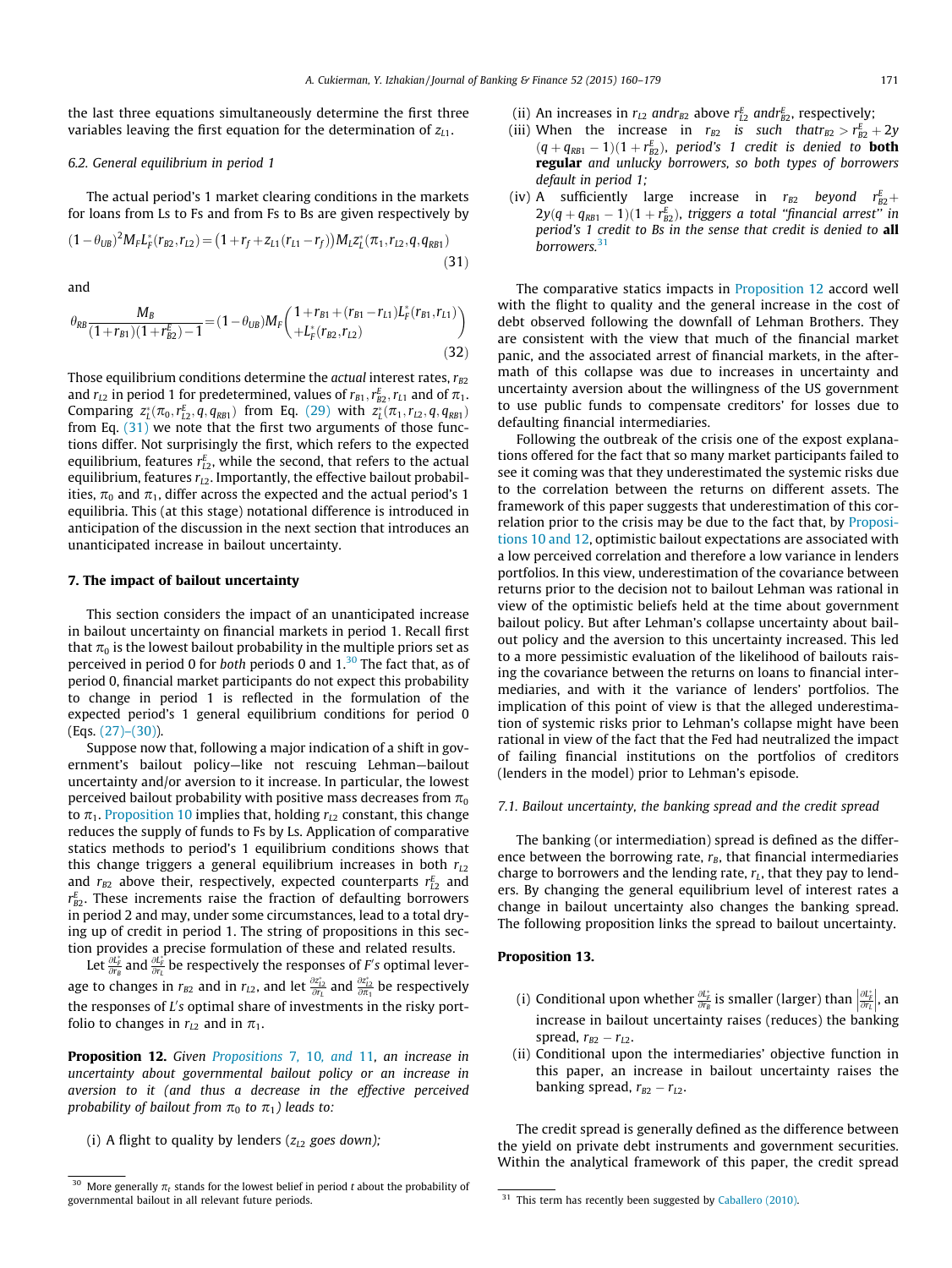<span id="page-12-0"></span>corresponds to the difference between the rate,  $r_{12}$ , charged by lenders to financial intermediaries and the risk free rate,  $r_f$ . The following corollary summarizes the impact of period's 1 increase in bailout uncertainty on the credit spread.

Corollary to **[Proposition 12](#page-11-0):** An increase in uncertainty about governmental bailout policy leads to an increase in the credit spread. Interestingly, recent empirical proxies of credit spreads due to [Gilchrist and Zakrajsek \(2011\)](#page-18-0) show that credit spreads rose substantially during the 2007–2009 period. In particular, the substantial increase in CDS spreads in the immediate aftermath of Lehman's collapse in September 2008 is consistent with the view that those increases were due, at least in part, to an increase in

#### 8. Exante bailout perceptions and moral hazard

#### 8.1. The impact of lower bailout uncertainty

bailout uncertainty.

Unlike period 1 in which the demand for credit by borrowers is already predetermined, period's 0 leverage depends on the borrowing rate in that period as well as on the borrowing rate expected to prevail in period 1. In general equilibrium both of these rates, as well as the rates at which financial intermediaries borrow from lenders, depend on financial markets participants' perceptions about the likelihood of bailout as summarized by their multiple priors set. Hence, by affecting equilibrium interest rates, perceptions about the likelihood of bailout in period 0 affect the volume of leverage in financial markets.

This section investigates the impact of period's 0 permanent beliefs about governmental bailout policy, as summarized by the parameter  $\pi_0$ , on the volume and the cost of period's 0 loans to Bs as well as on expected future rates. By affecting interest levels expected to prevail in period 1, the period's 0 perceived levels of bailout uncertainty and of aversion to this uncertainty affect, in turn, the volume of Bs leverage in period 0. The following proposition presents the various impacts of  $\pi_0$  given, overly restrictive, sufficient conditions.

Proposition 14. For model consistent expectations and provided Fs risk aversion,  $\delta$ , is small,  $P_F < 1$  and  $(1 - \theta_{UB})^2 (1 + r_{B1} - r_{L1}) > 1$ , higher permanent values of  $\pi_0$  (lower levels of bailout uncertainty or of uncertainty aversion) are associated with

- (i) Overall larger levels of credit by intermediaries to borrowers and by lenders to financial intermediaries in period 0;
- (ii) Lower levels of  $r_{B2}^E$  and of  $r_{L2}^E$ ;
- (iii) A higher level of  $r_{B1}$ .

The results of Proposition 14 arise through several interconnected channels. [Propositions 8–10](#page-9-0) imply that perceptions of a more generous bailout policy directly raises the fraction of the portfolio that lenders are expected to invest in risky loans to financial intermediaries in period 1. This effect exerts downward pressures on the expected future rates,  $r_{B2}^E$  and  $r_{L2}^E$ . Since

$$
L_B^* = \frac{1}{(1 + r_{B1})(1 + r_{B2}^E) - 1} \tag{33}
$$

this raises, given  $r_{B1}$ , the demand for leverage by Bs. In turn, this higher demand for leverage raises  $r_{B1}$  and this reduces the demand for leverage by Bs. However, as suggested by part (i) of Proposition 14, the first effect always dominates implying that, ultimately, lower exante bailout uncertainty perceived for period 1 induces a credit expansion already in period 0.

Clearly, the belief that government may repay the debt of some delinquent financial intermediaries creates a moral hazard problem. An important implication of Proposition 14 is that, by raising leverage in the economy, the perception of a more generous bailout policy, aggravates this problem and increases the likelihood and the severity of a potential financial crisis in period 1. Note that this moral hazard problem is more important either when individuals are more confident about their probability assessments (lower ambiguity) or when they are less averse to uncertainty (lower ambiguity aversion).

#### 8.2. The impact of a temporary expansionary monetary policy

Within the context of the model a temporary expansionary monetary policy in period 0 takes the form of a decrease in  $r_f$ , holding the expected borrowing rate  $r_{B2}^E$  constant. The following proposition summarizes the impact of such a policy.

**Proposition 15.** A temporary decrease in the risk free policy rate,  $r_f$ , leads to a decrease in bothr $_{B1}$  andr<sub>L1</sub>, and to an increase in leverage within both the financial and the real sectors, i.e., both $L_F^*(r_{B1}, r_{L1})$ and $L_B^*(r_{B1}, r_{B2}^E)$  go up.

When the decrease in period's 0  $r_f$  is permanent, in the sense that it is expected to last also through period 1, there is a further expansionary effect on the equilibrium volume of credit in period 0. This effect operates through the same channels that a decrease in  $\pi_0$  does. That is, by reducing expected future rates, a lower expected future policy rate induces further increases in the current volume of credit.

Broad interpretation of Propositions 14 and 15: The subprime crisis counterpart of period 0 in the model can be thought of as the buildup phase of the crisis. During this phase market participants believed that the set of bailout probabilities with positive mass is concentrated in a range with relatively high values of  $p$  and were relatively insensitive to the consequent uncertainty. In addition, monetary policy was loose by historical standards. Propositions 14 and 15 imply that both factors contributed to the exante expansion of credit and to a real investment boom, making the system more fragile to a sudden downward revision of perceptions about the likelihood of governmental bailouts.

#### 9. Should government commit to a bailout policy?

This section briefly reflects on the desirability (or undesirability) of bailout uncertainty. The discussion in the previous section suggests that higher exante bailout uncertainty and/or aversion to it reduces the volume of leverage and with it the level of real investment activity undertaken by borrowers. The discussion in Section [7](#page-11-0) suggests that higher expost (after long term investment decisions have been made) bailout uncertainty or aversion to it lead to higher levels of defaults and, in parallel, to the destruction of existing investments by borrowers. The first result opens the door for the conclusion that some exante bailout uncertainty or aversion to it may be desirable since it keeps the buildup of credit in check thereby alleviating potential future burdens on taxpayers as well as potential defaults. But, in the spirit of the ''lender of last resort'' view, the second result provides an argument for reducing bailout uncertainty and the (possibly associated aversion to it) expost in order to avoid bankruptcies and the associated destruction of capital and economic activity It would therefore appear at first blush that, although higher bailout uncertainty is disruptive expost, it may be desirable exante.

This begs the question of whether the optimal level of bailout uncertainty (or ambiguity) may be internal. Although answering this important question is largely beyond the scope of this paper it is briefly touched upon at the end of this section. But the analysis in the two previous sections does imply that, whatever the optimal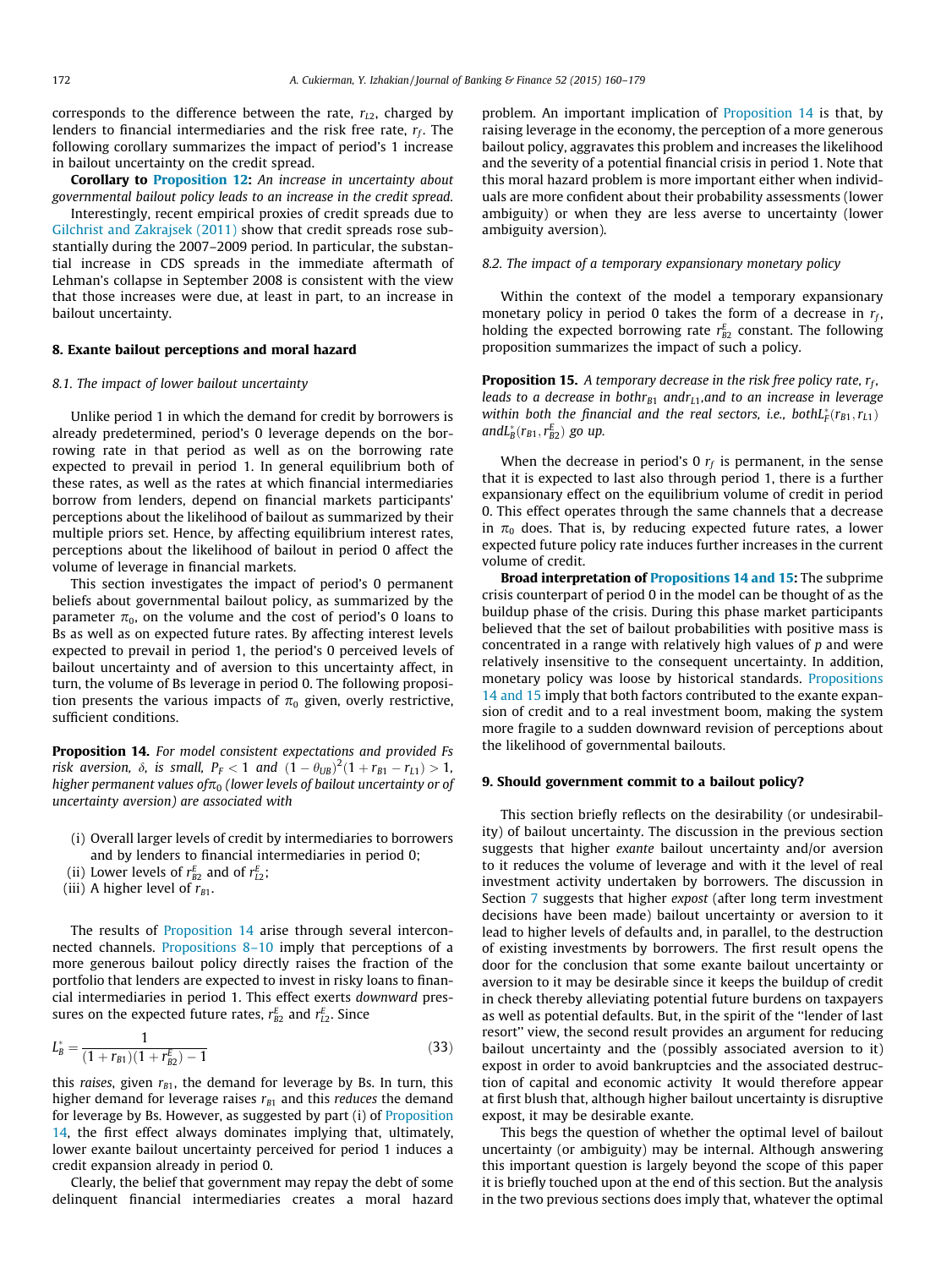<span id="page-13-0"></span>level of bailout uncertainty, over time changes in both directions in this level are inefficient. This statement is based upon the view that welfare in the economy is higher the lower is the volume of investments destroyed or missed due to errors in evaluating bailout uncertainty. As shown in the previous two sections an increase in bailout uncertainty or aversion to it between periods 0 and 1 induces period's 0 investment and leverage levels in excess of the levels that would have been chosen had it been known in period 0 that bailout uncertainty will increase in period 1. As a consequence defaults and capital destruction in period 1 are in excess of their levels in the absence of the change. Thus, given the initial levels of bailout uncertainty and of aversion to it, welfare is higher in the absence of the change. When bailout uncertainty goes down, period's 0 investments by borrowers are lower than what they would have been, had they known in advance that period's 1 bailout uncertainty will be lower, and the level of investments in the economy is suboptimally low.

We now come back to the question regarding the desirability of bailout uncertainty. One way to reduce this uncertainty is to have government (reliably) commit to a particular probability of bailout. Such a policy, if successful, eliminates multiple priors beliefs from the minds of individuals and, in parallel, may reduce the impact of uncertainty aversion. A firm commitment to a unique probability of bailout that is not higher than the minimal probability entertained by individuals prior to the commitment, has the beneficial effect of reducing exante excessive leverage buildups.

## 10. Related literature

There are two traditional, not necessarily mutually exclusive, views regarding financial crises. One is that crises reflect mainly liquidity problems [\(Kindleberger and Aliber, 2011; Friedman and](#page-18-0) [Schwartz, 1963\)](#page-18-0). The other is that crises occur when bank depositors or holders of other banks obligations have reason to believe that fundamentals are poor ([Mitchell, 1941\)](#page-18-0). The origins of the modern theory of banking crises can be traced to the pioneering papers of [Bryant \(1980\)](#page-18-0) and [Diamond and Dybvig \(1983\).](#page-18-0) A lucid and comprehensive account of the vast literature that developed since the publication of those papers till the onset of the recent global financial crisis appears in [Allen and Gale \(2009\)](#page-18-0) and is not replicated here. Instead, the literature review that follows focuses mainly on studies that were largely triggered by the subprime crisis.

A basic empirical reference strongly supporting the view that financial crises are preceded by high credit and leverage buildups is [Schularick and Taylor \(2012\)](#page-18-0). In much of the theoretical literature, including our paper, a basic origin for financial crises is excessive credit creation prior to the crisis. But the mechanisms through which such buildups occur often vary substantially across papers and historical episodes. Two strands of literature emerge in recent studies on financial crises. One discusses the implications of the inability of policymakers to commit exante to ''no bailout'' policies. The other investigates the effects of changes in the value of existing assets on the demand for liquidity. We start with a discussion of the first group of papers.

Using a variant of the [Diamond and Dybvig \(1983\)](#page-18-0) framework, [Ennis and Keister \(2009\)](#page-18-0) show that in the presence of exante credible freezes on deposit withdrawals, bank runs would not have occurred in the first place. But in the absence of such a commitment expost, efficient policies may involve both bailouts and runs on the bank. Noting that, in practice, commitments are usually dynamically inconsistent, [Ennis and Keister \(2010\)](#page-18-0) show that such expost efficient policies induce waves of partial runs.

[Farhi and Tirole \(2012\)](#page-18-0) develop the idea that banks tend to invest their portfolios in correlated risky assets when they believe that easy money policies are more likely. They attribute such banks beliefs to the tendency of governments to behave in a time inconsistent manner in the face of potential economy-wide financial failures. Such beliefs about policies also induce banks to raise their share of short term leverage. Both of those outcomes increase sys-temic risks. In a related paper, [Ratnovski \(2009\)](#page-18-0) notes that the tendency of central banks to provide liquidity once a systemic crisis materializes diminishes the exante liquidity held by banks and creates bailout rents.

The second strand of literature on pricing of assets and the demand for liquidity includes a variety of papers. [Acharya and](#page-18-0) [Viswanathan \(2011\)](#page-18-0) argue that, when prior to a crisis expectations are optimistic, the disruptions caused by a crisis when it materializes are larger. This occurs through a higher exante willingness of lenders to grant credit when they believe the distribution of shocks to the value of borrowers assets is better in a first order stochastic dominance sense. Our paper features a similar effect albeit through a different mechanism. In our paper a lower exante bailout uncertainty induces lower rates of interest throughout the financial system inducing higher levels of leverage and, consequently, more difficulties of refinancing once bailout uncertainty increases. Unlike their paper, in which the shocks to the prices of assets are exogenous, our paper relates the trigger to the crisis to a change in beliefs due to the realization of an observable event.

[Acharya et al. \(2011\)](#page-18-0) develop the idea that demand for liquidity is driven by a strategic acquisition motive due to the hope that fire sales by other institutions in the future will make it possible to buy assets at bargain prices. They find that banks demand for liquidity is countercyclical and that the expectation of bailouts decrease the exante incentives of banks to hold liquidity. We implicitly have a broadly similar effect in that exante lower bailout uncertainty induces higher leverage which, given the structure of our model, is akin to a reduction in liquidity. [Diamond and Rajan \(2011\)](#page-18-0) argue that financial institutions, whose assets are currently depressed, have a strong incentive to hold these assets even at the risk that if the prices of these assets go down further they will default. The logic of this ''demand for illiquidity is as follows. By holding depressed assets the bank acquires the option to recover in states of nature in which it is solvent even at the cost of having to maintain them by short term loans. Selling the depressed assets at currently low market prices amounts to throwing away the option to recover in the future if the market turns around. [Diamond and](#page-18-0) [Rajan \(2011\)](#page-18-0) argue that this mechanism creates a negative externality and suggest that the problem could be eased by government buying some of those assets.

A detailed analysis of such a policy appears in [Tirole \(2012\).](#page-18-0) Assuming that market freezes are due to adverse selection regarding the quality of legacy assets, Tirole investigates the benefits and costs to government of buying those assets at a prefixed price in order to rejuvenate the market. The model features firms that, due to agency costs do not have enough cash to finance new investment projects but own legacy assets whose value is unknown to a competitive financial market. The agency costs take the form of private information by each firm about the likelihood that its project will succeed. Government moves first and proposes a price at which it is willing to buy legacy assets from firms. Since it maximizes a mixture of firms and taxpayers welfare, government aims to offer a price that rejuvenates trade in private legacy assets without leaving too large rents to firms. [Tirole \(2012\)](#page-18-0) shows that the optimal intervention involves a full purchase of the weakest legacy assets by government, leaving the strongest legacy assets to the market and financing intermediate quality assets while leaving them on the firms balance sheets. Although intervention is costly to taxpayers and always produces moral hazard, it may be desirable under conditions identified in the paper.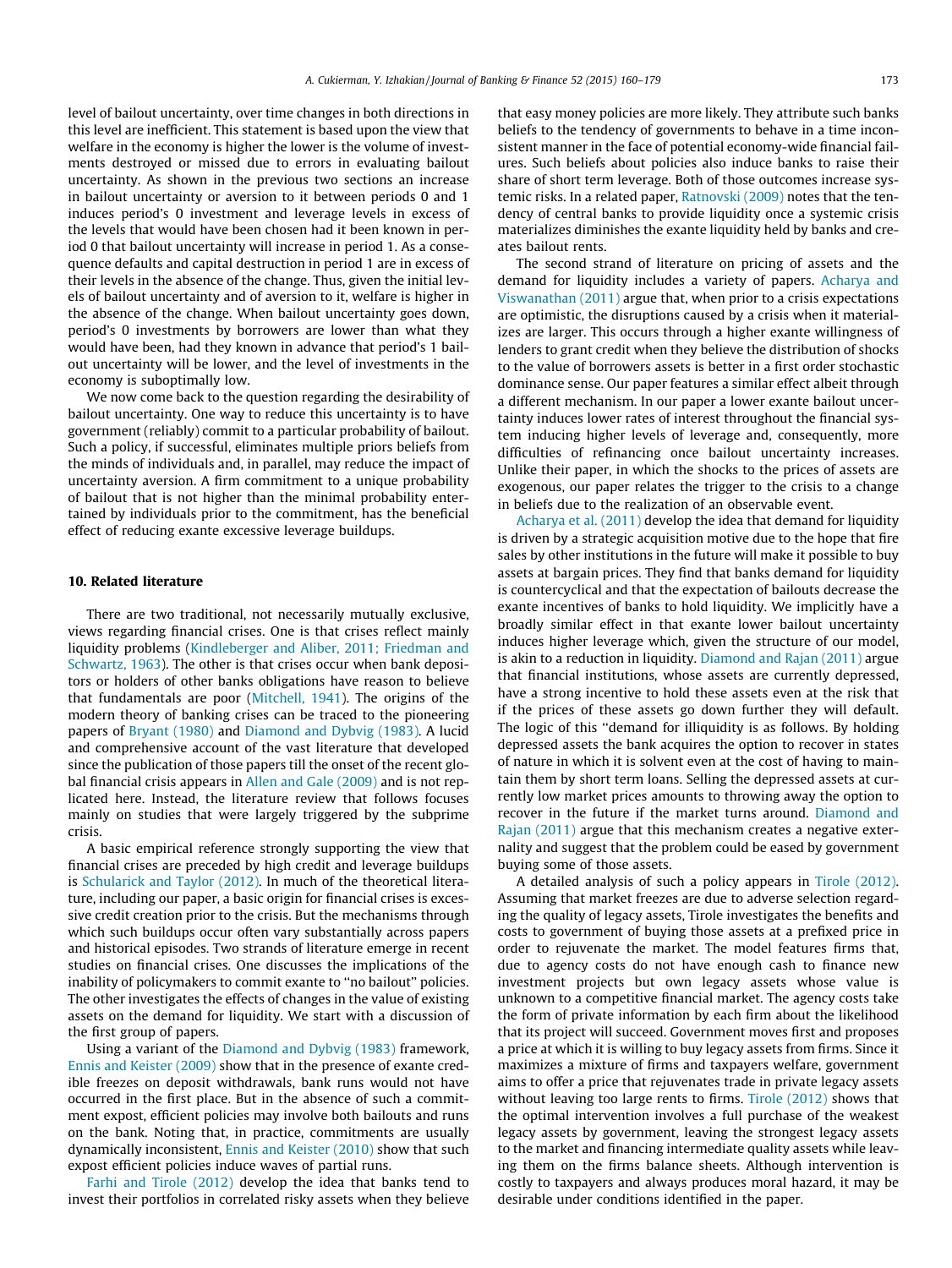<span id="page-14-0"></span>[Gorton \(2010\)](#page-18-0) distinguishes between collaterals that are information sensitive and collaterals that are information insensitive. Using this distinction, [Gorton and Ordonez \(2014\)](#page-18-0) develop a model in which the fraction of collateral that is of the first type changes endogenously over time in response to the realization of exogenous shocks. They show that when most of the collaterals are of the second type the quality of collateral gradually decreases due to the entry of borrowers with successively lower quality collateral into the market. After a while the realization of a (possibly small) shock raises the incentive to examine the collateral, and with it the fraction of information sensitive collateral. When this happens, more lenders gradually discover the poor quality of the collateral inducing a run and implying that small shocks can lead to a panic after a sufficiently long period of benign neglect. Empirical motivation for this approach from the 2007–8 repo market appears in [Gorton and Metrick \(2012\)](#page-18-0).

In our model, the stochastic government bailout guarantee plays a role similar to the stochastic value of collaterals in [Gorton and Ordonez \(2014\)](#page-18-0). As long as government keeps bailing out financial institutions, financial operators consider bailout uncertainty to be moderate. But, following a dramatic public event like not rescuing Lehman, bailout uncertainty increases and triggers the general equilibrium changes described in our paper. Furthermore, due to the fact that it is a public signal, the impact of such an event on beliefs (and through them on financial markets) is magnified à la [Morris and Shin \(1998\)](#page-18-0). In terms of the [Gorton and Ordonez \(2014\)](#page-18-0) conceptual framework, this can be thought of as a revelation that governments collateral through bailouts is not as good as previously believed.

Motivated by the Irish experience Acharya, [Acharya et al. \(2014\)](#page-18-0) model a vicious circle between sovereign and banking credit risk. Their main idea is that, when government engages in excessive bailouts financing them to a large extent with larger sovereign debt, the credit rating of government eventually decreases, reducing the future ability of the government to provide bailouts. In turn, this increases the risk of lending to banks since the likelihood of bailouts is lower. There is also reverse causality, from risky sovereign debt to banks balance sheets that is due to the fact that banks hold sovereign debt. As a consequence, a higher sovereign risk weakens the balance sheets in the banking sector.

Like [Uhlig \(2010\)](#page-18-0), we attribute market freezes to the existence of uncertainty (or ambiguity) and aversion to it, modeled by the [Gilboa and Schmeidler \(1989b\)](#page-18-0) maximin criterion. In Uhlig's paper potential buyers of asset backed securities are uncertain about the quality of the assets offered on the market. By contrast, in our paper all market participants are uncertain about governments bailout policy and this uncertainty rises following events such as the downfall of Lehman Brothers. [Diamond and Dybvig](#page-18-0) [\(1983\),Cooper and John \(1988\)](#page-18-0) and others view a financial crisis as a move from a good to a bad equilibrium. By contrast, in our paper, given perceptions about the set of bailout probabilities, equilibrium is unique. Correspondingly, a shift from a good to a bad equilibrium occurs, due to a change in beliefs, following a widely observed dramatic events like not bailing out Lehman Brothers.

One distinctive feature of our paper is that it analyzes how a change in beliefs regarding government policy in one part of the financial system (the lenders segment) impacts through general equilibrium links all the other parts of the system (financial intermediaries and borrowers). Although the analysis in the paper is purely positive it is useful to recall that tracing out the impact of bailouts in one segment of the system on the entire financial system is a precondition for answering normative questions such as: How should a given amount of bailout money be distributed over the various segments of the financial system?.

## 11. Concluding remarks

A major result of our analysis is that the larger the change in bailout uncertainty, and the potentially associated change in aversion to this uncertainty, the stronger the pre-crisis buildup and the deeper the ensuing crisis. The detailed mechanics of this result can be appreciated by thinking of period 0 as the pre-crisis phase during which the lowest perceived likelihood of bailout is high and monetary policy relatively loose leading to credit expansion and to an investment boom. [Taylor \(2009\)](#page-18-0) argues that loose monetary policy caused, prolonged and worsened the financial crisis. Period 1 can be thought of as the phase in which, due to the arrival of some major public signal — like not rescuing Lehman — financial market operators adjust their worst scenario perceptions about the likelihood of bailout downward. This adjustment induces a general increase in market interest rates, a rise in the proportion of insolvent borrowers along with the destruction of real investments and, for some realizations of real returns, a complete drying up of short term credit markets – or in [Caballero's \(2010\)](#page-18-0) terminology – a sudden financial arrest.

The paper shows that the pre-crisis bubbly credit boom is larger the larger the perceived probability of bailout  $\pi_0$  and that the magnitudes of deleveraging and of insolvencies (real and financial) is larger the lower is the post-crisis perceived probability of bailout  $\pi$ <sub>1</sub>. Since it measures the extent to which the subjective set of possible bailout distributions widened between periods 0 and 1 the difference  $\pi_0 - \pi_1$  is a natural proxy for the increase in bailout uncertainty cum aversion. Combining this proxy with [Propositions](#page-12-0) [14 and 12](#page-12-0) yields the conclusion that higher changes in bailout uncertainty cum uncertainty aversion are associated with larger pre-crisis bubbles as well as with higher levels of insolvencies and destruction of real economic activity when the bubble bursts. The crucial variable through which those effects operate is leverage. It expands more during periods of optimism about the likelihood of bailouts but, by the same token, it shrinks more violently during periods of pessimism about the likelihood of bailouts.<sup>32</sup> Given  $\pi_1$ , the deleveraging process during period 1 involves a larger volume of insolvencies the higher is  $\pi_0$ . The reason is that a higher  $\pi_0$  raises the exante leverage buildup in comparison to what market operators would have engaged in, had they known already in period 0 that the probability of bailout in period 1 will drop to  $\pi_1$ . The larger this "excessive" credit buildup, the larger the expost volume of insolvencies in the real economy.

The paper shows that the perceptions of market participants about systemic risks as captured by the aggregate covariance between the returns on different loans within the fully diversified portfolio of lenders is systematically related to bailout uncertainty and ambiguity aversion. In particular, even within a fully rational world, a higher level of bailout uncertainty or uncertainty aversion is associated with a higher level of perceived systemic risks [\(Prop](#page-9-0)[ositions 10 and 12\)](#page-9-0). A novel broader implication of this analysis is that, in the presence of bailout uncertainty, the level of systemic risk may increase just because of an increase in ambiguity aversion following a traumatic event such as Lehman's collapse, implying that systemic risk levels depend on preferences. Furthermore, the effect of increasing systemic risk due to changes in preferences for ambiguity is likely to be persistent.

A main result of [Diamond and Dybvig \(1983\)](#page-18-0) classic model of bank runs is that deposit insurance eliminates runs on the banks. Although there is an analogy between the role of deposit insurance in [Diamond and Dybvig \(1983\)](#page-18-0) and bailouts in our framework, a crucial difference between them is that, up to a given limit, deposit

 $32$  In terms of the multiple priors framework periods of optimism can be thought as being characterized by low ambiguity aversion and period of pessimism by high levels of ambiguity aversion.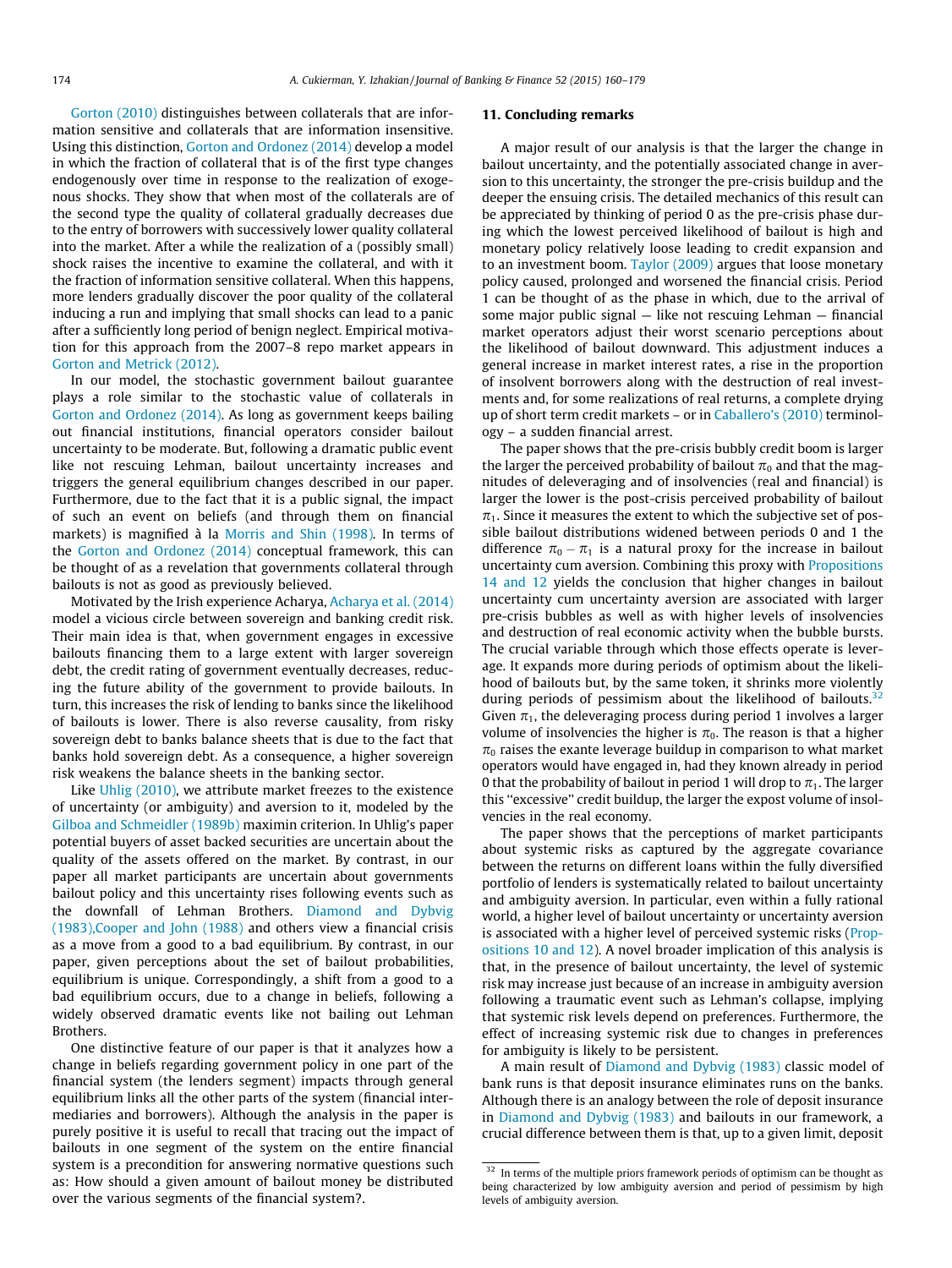<span id="page-15-0"></span>insurance is backed by the exante certainty of a legal act while the availability (and scope) of the generalized bailouts considered here is shrouded in uncertainty and is likely to remain in this state also in the future. Besides other obvious differences two additional difference worth emphasizing are: (i) In [Diamond and Dybvig](#page-18-0) [\(1983\)](#page-18-0) liquidity shocks are exogenous while here they are related to an increase in uncertainty due to the arrival of new information about government policy. (ii) Our framework features a more detailed picture of the financial sector and is designed to make statements about the impact of monetary policy on leverage and the aggregate economy.

Like [Caballero and Krishnamurthy \(2008\)](#page-18-0) this paper relates flight to quality episodes to the existence of Knightian uncertainty. But we argue that flight to quality episodes are likely to reflect increases in both uncertainty as well as aversion to uncertainty following traumatic largely unanticipated events, like the downfall of Lehman's Brothers. Although, in practice, individuals may find it hard to disentangle uncertainty from uncertainty aversion, the [Gilboa and Schmeidler \(1989\)](#page-18-0) maxmin expected utility with multiple priors framework utilized in this paper does not require the separation between these factors in order to optimally react to such changes. More broadly decreases in uncertainty and in uncertainty aversion provide a structured way to understand some of the factors that lie behind Keynes ''animal spirits'' and to link them to abrupt changes in government policy and other exogenous events.

[Reinhart and Rogoff \(2009\)](#page-18-0) present broad evidence supporting the view that private financial crises are often followed by substantial reductions in tax collections and defaults on sovereign debt. Motivated by this findings and some of the results in this paper, we speculate in what follows on an additional channel through which higher exante leverage buildups possibly makes the economy more crisis prone when new information arrives. Higher leverage raises the probability as well as the magnitude of potential defaults, and with it the cost of potential bailouts. The more costly is a bailout to taxpayers, the more reluctant is government to engage in such bailouts. As a consequence, the higher is leverage, the higher bailout uncertainty making beliefs more sensitive to news.

The upshot is that the sensitivity of expectations to various news becomes larger the larger is leverage. In terms of the multiple priors framework this means that the range of bailout probability distributions entertained by individuals becomes more sensitive to news. As a consequence, the same pessimistic new information about the likelihood of bailout is more likely to puncture a bubble the higher is leverage.

## Appendix A

#### A.1. Supportive lemmata

**Lemma 4.** Provided  $\delta$  is positive but close to zero,  $P_F < 1$  and  $(1 - \theta_{UB})^2 (1 + r_{B1} - r_{L1}) > 1$  the impact of a general equilibrium change in  $r_{B2}^E$  on  $r_{B1}$   $\left(i.e., \frac{dr_{B1}}{dr_{B2}^E}\right)$  $\frac{21}{2}$   $\sqrt{2}$ is relatively small.

A.2. Proofs

**Proof of Lemma 1.** For regular borrowers, and given  $r_{B2} = r_{B2}^E$ , the condition in Eq.  $(4)$  is identical to the condition in Eq.  $(3)$ . But, by [Assumption 1](#page-4-0), the last condition is satisfied for all  $L_B \ge 0$ . Hence, regular borrowers are solvent at any level of leverage. Since the expected return of a lucky borrower is larger than that of a regular borrower this is afortiori true for lucky borrowers. The proof for unlucky borrowers follows by using Eq. [\(5\)](#page-5-0) in solvency condition [\(4\)](#page-5-0) and by rearranging terms. QED

Proof of Lemma 2. The proof of parts (i) and (ii) is obtained by substituting  $Y_P = -2y$  and  $Y_P = 0$  respectively into Equation [\(8\)](#page-5-0) and by rearranging terms. The proof of part (iii) follows by inserting  $Y_P = 2y$  into Eq. [\(8\)](#page-5-0) and by utilizing [Assumption 1](#page-4-0). QED

Proof of Lemma 3. Part (i) is a direct consequence of [Lemma 1](#page-5-0). To prove part (ii) note that, since  $\frac{1}{2} < q < 1, L_{B}^{L} < L_{B}^{C} < L_{B}^{H}$ . The ultimate payoff of an UB is either 0 in case of expansion or  $-2y$  in case of contraction. By [Lemma 2,](#page-5-0) and since  $L_B^C < L_B^H$ , this borrower is sol-vent in the first case. By [Lemma 2,](#page-5-0) and since  $L_B^L < L_B^C$ , this borrower is insolvent in the second case. Part (iii) is a direct consequence of [Assumption 1](#page-4-0) in conjunction with condition [\(7\).](#page-5-0) QED

**Proof of Lemma 4.** Noting that  $\gamma_{11} = (1 - \theta_{UB})^2$  and differentiating Eq. [\(18\)](#page-8-0) with respect to  $r_{B1}$ 

$$
\frac{\partial L_{F1}^*}{\partial r_B} = \frac{1 - \delta}{\delta} \left( \frac{1}{P_F} \frac{\left(1 - \theta_{UB}\right)^2}{1 - \left(1 - \theta_{UB}\right)^2} (r_{B1} - r_{L1})^{1 - 2\delta} \right)^{\frac{1}{\delta}} + \frac{1 + r_{L1}}{(r_{B1} - r_{L1})^2}.
$$

Under the conditions of the proposition the term in parenthesis on the right hand side of this equation is larger than one. Consequently, when  $\delta$  tends to zero from above  $\frac{\partial L_{p_1}^*}{\partial r_B}$  tends to infinity implying, by Eq. [\(50\)](#page-17-0), that  $\frac{dr_{B1}}{dr_{B2}^E}$  becomes very small. This completes the proof of the claim and of the proposition. QED

Proof of Proposition 1. The first two default probabilities follow directly from [Lemmas 1](#page-5-0) through 3. The third probability is derived by noting that, when leverage is larger than  $L_{B}^{C}$  default may occur in period 1 if the borrower turns out to be unlucky (with probability  $\theta_{UB}$ ). Default may also occur in period 2 if she turns out to be a regular borrower and  $\widetilde{Y}_P = -2y$  (with probability  $\theta_{RB}(1-q)^2$ ). The last probability follows by noting that, in addition to the states in which she defaults in the previous case, the borrower defaults also in the following two cases: (i) If she is a LB and there is a contraction, (ii) If she is a regular borrower and  $Y_P = 0$ . QED

**Proof of Proposition 2.** To show that  $L_B^H$  is the optimal level of leverage it suffices to establish that

$$
V(L_B^H) > V(L_B^C) > V(L_B^L) > V(L_B = 0),
$$
  

$$
V(L_B^H) > V(L_B^M).
$$

The proof is implemented by using Eq.  $(12)$  to form explicit expressions for the differences  $V(L_B^L) - V(L_B = 0)$ ,  $V(L_B^C) - V(L_B^L)$ ,  $V(L_B^H)$  $V(L_{B}^{C})$ ,  $V(L_{B}^{M}) - V(L_{B}^{H})$  and by showing that they are all positive.

- (i)  $V(L_B^L) V(L_B = 0) = q^2(2y r_B^E)L_B^L 2q(1 q)r_B^E L_B^L$ By [Assumption 1](#page-4-0), and since  $q$  is sufficiently close to one, this difference is positive.
- (ii)  $V(L_p^L) V(L_p^L) = (q^2(2y r_B^E) 2q(1 q)r_B^E)(L_p^C L_p^L) (1 q)^2$  $P_B L_B^C$ .

Since  $(L_B^C - L_B^L) > 0$ , this expression is positive for q sufficiently close to one.

(iii) Let  $\theta_{LB}$  approach q from below and  $\theta_{UB}$  approach zero from above, then

 $V(L_B^H) - V(L_B^C) = q^2(2y - r_B^E)(L_B^H - L_B^C) - 2q(1 - q)(1 - r_B^E L_B^C) (1-q)^2 P_B ((1-q)L_B^H - L_B^C)$ . Since  $(L_B^H - L_B^C) > 0$ , this expression is positive for  $q$  sufficiently close to one.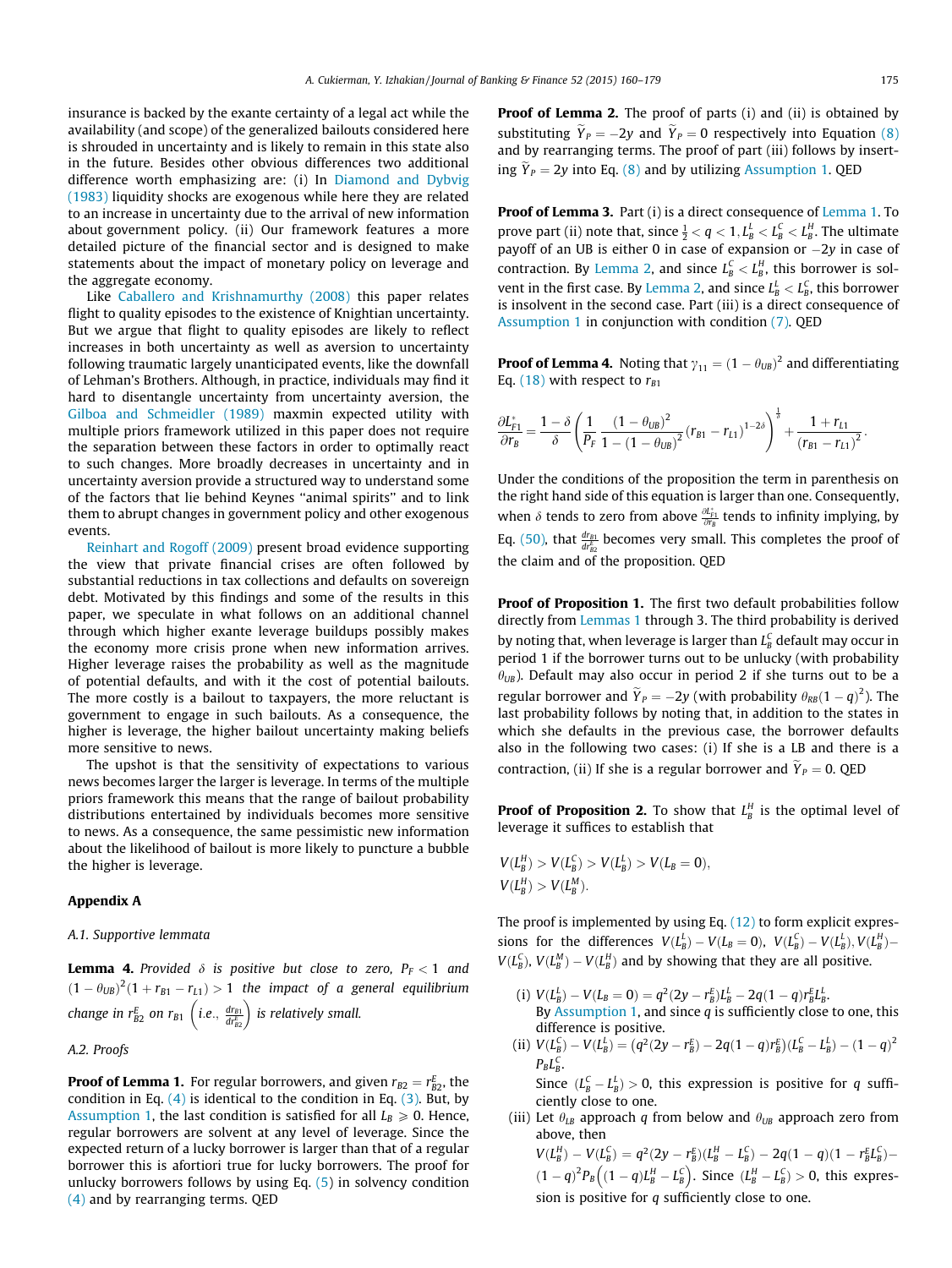(iv) The condition  $V(L_{B}^{M})-V(L_{B}^{H})>0$  is equivalent to

$$
((\theta_{RB} 2q(1-q) + \theta_{LB}(1-q))P_B - (\theta_{LB}q + \theta_{RB}q^2)(2y - r_B^E))
$$
  
\n
$$
(L_B^M - L_B^H) > 0.
$$
  
\nSince  $(L_B^H - L_B^C) > 0$ , this expression is positive if and only if  
\n
$$
P_B > \frac{(\theta_{LB}q + \theta_{RB}q^2)(2y - r_B^E)}{(2\theta_{RB}q + \theta_{LB})(1-q)}
$$
. QED

Proof of Proposition 3. The proof is a direct consequence of the fact that all three types of agents are risk averse and that leverage levels are positive. Consequently, financial intermediaries require a markup over their leverage costs as compensation for investing in risky loans to investors implying that  $r_B > r_L$ . Similarly, lenders demand a risk premium when they invest in risky loans to financial intermediaries rather than in the risk free asset. Hence,  $r_L \geqslant r_f.$  33 **OED** 

**Proof of Proposition 4.** By construction, since  $r_f < r_L$ , an F with positive short term leverage and some fraction of the portfolio invested in risk free assets can increase her profits by reducing short term leverage and, in parallel, decreasing the investment in risk free assets. Consequently, a configuration with both positive leverage and some investment in risk free assets cannot be a financial intermediary's optimum. Hence  $z_F = 1$ . QED

**Proof of Proposition 5.** Eq.  $(18)$  is obtained by maximizing the expected utility of F with respect to  $L_F$  for  $z_F = 1$  under the assumption that F's optimal leverage is above  $L_{F}^{\mathsf{C}}$ . Conditions (ii) and (iii) are needed to rule out the possibility that optimal leverage is at  $L_{F}^{\mathsf{C}}$  or at zero. To derive those conditions let  $L_{F}^{M}$  be any leverage level above  $L_{\text{F}}^{\text{C}}$  and let

$$
E[V_F(L_F)] \equiv E[u(W_F(L_F))]. \tag{34}
$$

Then necessary conditions for the optimal level of leverage to be above  $L_{F}^C$  are

$$
E[V_F\left(L_F^M\right)] > E[V_F(L_F = 0)] \tag{35}
$$

and

$$
E[V_F(L_F^M)] > E[V_F(L_F^C)].
$$
\n(36)

Conditions (i) and (ii) are obtained by using Eqs.  $(13)$  and  $(15)$  to express F's utility in terms of the appropriate levels of leverage. Substitution of the resulting expression into Eqs. (35) and (36) and rearrangement of terms provides the result. To complete the proof it remains to show that, when  $\gamma_{1t}/\gamma_{2t}$  is sufficiently small,  $\mathbb{E}\left[V_{F}\left(L_{F}^{\mathcal{L}}\right)\right] < \mathbb{E}\left[V_{F}\left(L_{F}^{\mathcal{L}}\right)\right]$  for any  $0 < L_{F}^{\mathcal{L}} < L_{F}^{\mathcal{L}}$ . Since  $\mathbb{E}\left[V_{F}\left(L_{F}^{\mathcal{L}}\right)\right] < L_{F}^{\mathcal{L}}$  $\mathbb{E}\big[V_F\big(L_F^N\big)\big]$ , then  $\mathbb{E}\big[V_F\big(L_F^M\big)\big]$  is also larger than  $\mathbb{E}\big[V_F\big(L_F^S\big)\big]$ . When  $\gamma_{1t}/\gamma_{2t}$  is small, the only two terms that could potentially make  $\mathbb{E}\left[V_F\left(L_F^S\right)\right]$  larger than  $\mathbb{E}\left[V_F\left(L_F^C\right)\right]$  involve  $\gamma_{1t}$ , while the terms that operate to reverse this inequality involve  $\gamma_{2t}$ . In the extreme case, where  $\gamma_{1t}/\gamma_{2t}=0$ , it is unambiguously the case that  $\mathbb{E}\left[V_F\left(L_F^{\mathcal{L}}\right)\right] < \mathbb{E}\left[V_F\left(L_F^{\mathcal{L}}\right)\right]$ . By continuity this is also true for the case for  $\gamma_{1t}/\gamma_{2t}$  positive but sufficiently small. QED

**Proof of Proposition 6.** The condition in Eq. [\(16\)](#page-7-0) implies that, when  $L_{Ft}^* > L_F^C$ , F is solvent if and only if both of her debtors are solvent. Recalling that  $r_{Bt} - r_{Lt} > 0$  and inspecting Eq. [\(18\)](#page-8-0) reveals that  $L_{Ft}^*$  is a monotonically increasing function of  $\delta$  and that it tends to infinity when  $\delta$  tends to zero. It follows that, for sufficiently small but positive values of  $\delta, L_{Ft}^* > L_F^C$  implying that F is solvent if and only if both of her borrowers are solvent. QED

Proof of Proposition 7. The first four parts follow directly from inspection of Eq.  $(18)$ . Part  $(v)$  is established by differentiating this equation with respect to  $r_{Bt}$ . QED

Proof of Proposition 8. Calculation of the expected value is relatively straightforward. Derivation of the variance utilizes the fact that the variance of a fully diversified risky portfolio, composed of (equally weighted) infinitely many identically distributed assets, is equal to the covariance between any two assets within the portfolio. Calculation of this covariance simplifies the derivation of an explicit expression for  $Var[\tilde{R}_{12}]$  but still involves some messy intermediate algebra. The expression for L's portfolio variance in [Proposition 8](#page-9-0) is obtained by using the joint distribution of  $R_{L2}^{i}$ and  $\tilde{R}_{L2}^j$  in the definition of the covariance between  $\tilde{R}_{L2}^i$  and  $\tilde{R}_{L2}^j$ and by simplifying the resulting algebraic expressions. QED

**Proof of Proposition 9.** Recall that, the symbol  $R_L$  denotes the payoff from a portfolio that consist of an infinite number of loans. The notation  $R_f = 1 + r_f$  stands for the gross risk free rate. A typical lender's maximization problem is given by

$$
\underset{z_L}{max} E\Big[u\Big(z_L(\widetilde{R}_L - R_f) + R_f\Big)\Big],
$$

where  $u(\cdot)$  stands for the utility function. The first order condition implies

$$
E\Big[u'\Big(z_L^*(\widetilde{R}_L-R_f)+R_f\Big)(\widetilde{R}_L-R_f)\Big]=0.
$$

Taking a Taylor approximation of the marginal utility with respect to  $R_L$  around  $R_f$  yields

$$
E\Big[u'(R_f)\Big(\widetilde{R}_L-R_f\Big)\Big]+E\Big[u''(R_f)\Big(\widetilde{R}_L-R_f\Big)\Big(\widetilde{R}_L-R_f\Big)z_L^*\Big]\cong 0.
$$

For a sufficiently small risk premium

$$
z_L^* \cong -\frac{u'(R_f)\left(\mathrm{E}\left[\widetilde{R}_L\right] - R_f\right)}{u''(R_f)\mathrm{E}\left[\left(\widetilde{R}_L - R_f\right)^2\right]} = \frac{\left(\mathrm{E}\left[\widetilde{R}_L\right] - R_f\right)}{-\frac{u''(R_f)}{u'(R_f)}}\mathrm{Var}\left[\widetilde{R}_L\right],
$$

but for constant absolute risk aversion,  $u(x) = -e^{-\alpha x}$ , the coefficient of absolute risk aversion is  $-\frac{u''(R_f)}{u'(R_f)} = \alpha$ . QED

Proof of Proposition 10. Part (i) follows immediately from Eq. [\(21\).](#page-9-0)

Parts (ii) and (iii): The first derivative of  $Var\left[\widetilde{R}_{L2}\right]$  with respect to  $\pi_t$  is  $r \approx -1$ 

$$
\frac{\partial \text{Var}\left[\tilde{R}_{L2}\right]}{\partial \pi_t} = -2(1-\pi_t)(1-q)(1-q_{RB1})^2(q+2qq_{RB1}+q_{RB1}^2),
$$

which is negative since  $\pi_t, q \in [0, 1]$  are probabilities. QED

Proof of Proposition 11. Rewriting Eq. [\(26\)](#page-9-0) (by means of [Proposi](#page-9-0)[tion 8](#page-9-0)) as  $r \sim 1$ 

$$
z_{L}^{*}\left(\pi,\widetilde{R}_{L},q,q_{RB1}\right)\cong\frac{\mathrm{E}\left[\widetilde{R}_{L}\right]-\left(1+r_{f}\right)}{\alpha\mathrm{Var}\left[\widetilde{R}_{L}\right]}=\frac{\lambda_{1}\left(1+r_{L}\right)-\left(1+r_{f}\right)}{\alpha\lambda_{2}\left(1+r_{L}\right)^{2}},\quad(37)
$$

 $\frac{33}{33}$  As elaborated later in the general equilibrium section, the equality sign is allowed to accommodate a special case in which, due to full diversification, lenders face no risk in period 0.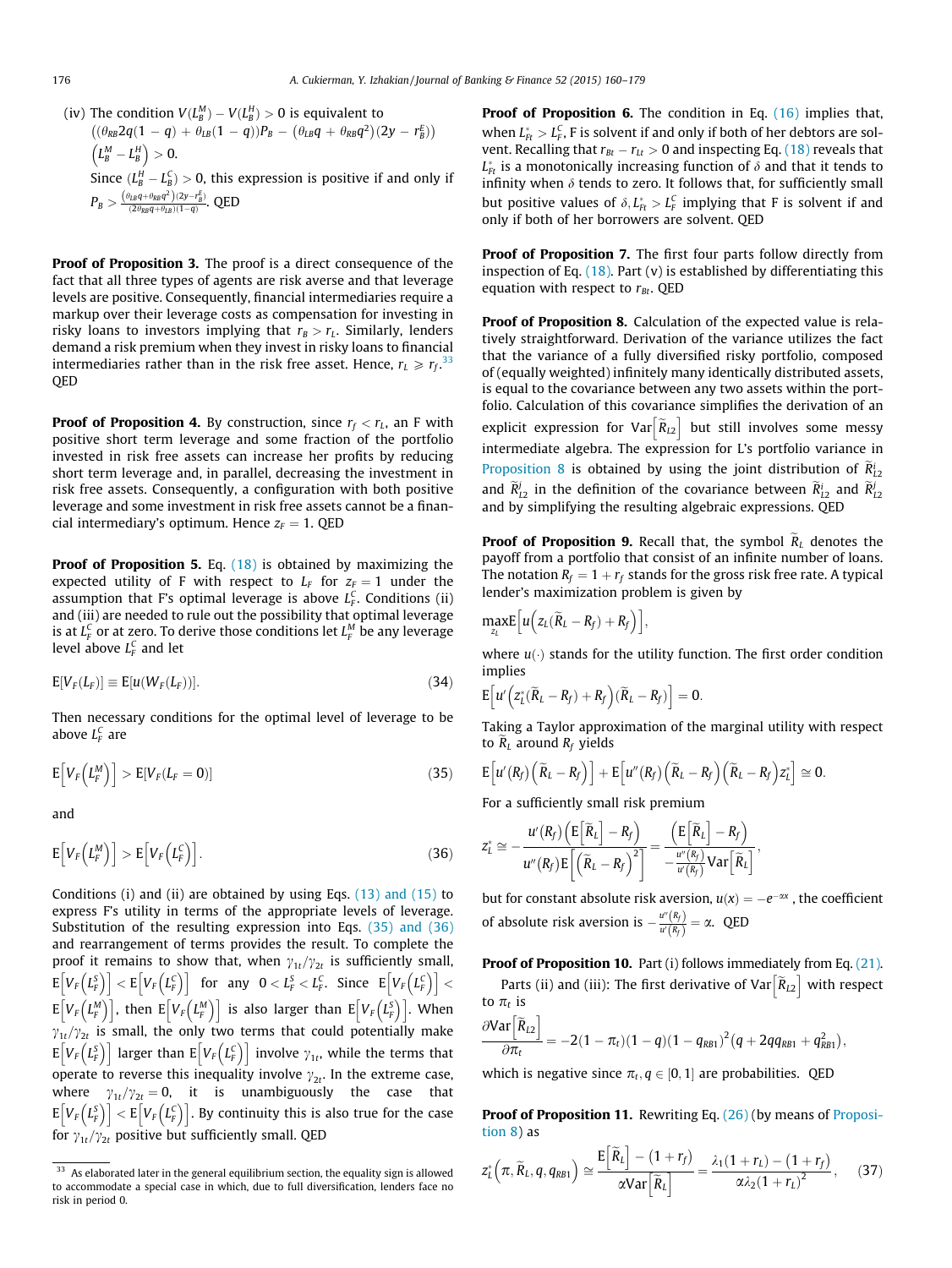<span id="page-17-0"></span>where

$$
\lambda_1 = \left(\pi_1 + \left(q(1 - q_{RB1}^2) + q_{RB1}^2\right)(1 - \pi_1)\right)
$$
\nand

\n
$$
(38)
$$

$$
\lambda_2 = (1 - \pi_1)^2 (1 - q)(1 - q_{RB1})^2 (q + 2qq_{RB1} + q_{RB1}^2).
$$
 (39)

Differentiating  $z^*_L$  with respect to  $r_L$  yields

$$
\frac{\partial z_l^*}{\partial r_L} = \frac{\lambda_1(1+r_L)^2 - 2(1+r_L)\left(\lambda_1(1+r_L) - (1+r_f)\right)}{\alpha\lambda_2(1+r_L)^4} = \frac{-\lambda_1(1+r_L) + 2(1+r_f)}{\alpha\lambda_2(1+r_L)^3}.
$$

Since it is a probability  $\lambda_1 \in [0, 1]$  and  $\lambda_2 \ge 0$ . Hence, the derivative is positive for  $r_f \ge \frac{r_L}{2} - \frac{1}{2}$ , which is true for  $r_L \le \frac{1}{2}$ . QED

## Proof of Proposition 12. Part (i) is an immediate consequence of [Proposition 10.](#page-9-0)

Part (ii): Differentiating Eqs. [\(31\) and \(32\)](#page-11-0) totally with respect to  $\pi_1$  yields

$$
0 = (1 - \theta_{UB})M_F \left( \frac{\partial L_F^*}{\partial r_B} \frac{dr_{B2}}{d\pi_1} + \frac{\partial L_F^*}{\partial r_L} \frac{dr_{L2}}{d\pi_1} \right)
$$
(40)

and

$$
(1 - \theta_{UB})^2 M_F \left( \frac{\partial L_{r2}^*}{\partial r_B} \frac{dr_{B2}}{d\pi_1} + \frac{\partial L_{r2}^*}{\partial r_L} \frac{dr_{L2}}{d\pi_1} \right)
$$
  
=  $(1 + r_f + z_{L1}^* (r_{L1} - r_f)) M_L \left( \frac{\partial z_{L2}^*}{\partial r_L} \frac{dr_{B2}}{d\pi_1} + \frac{\partial z_{L2}^*}{\partial \pi_1} \right).$  (41)

Solving this two equations system for  $\frac{dr_{B2}}{d\pi_1}$  and  $\frac{dr_{L2}}{d\pi_1}$  yields

$$
\frac{dr_{B2}}{d\pi_1} = -\frac{\frac{\partial z_{L2}}{\partial \pi_1}}{\frac{\partial z_{L2}}{\partial r_L}}\tag{42}
$$

and

$$
\frac{dr_{L2}}{d\pi_1} = \frac{\frac{\partial L_{L2}^*}{\partial r_B} \frac{\partial z_{L2}^*}{\partial r_1}}{\frac{\partial L_{L2}^*}{\partial r_L}}.
$$
(43)

By [Proposition 7,](#page-8-0)  $\frac{\partial L_{\text{P2}}}{\partial r_{\text{B}}} > 0$  and  $\frac{\partial L_{\text{P2}}}{\partial r_{\text{L}}} < 0$ . By [Propositions 10 and 11](#page-9-0),  $\frac{\partial Z_{\text{D}}}{\partial r_{\text{I}}}$  and  $\frac{\partial Z_{\text{D}}}{\partial r_{\text{L}}}$  are both positive. Utilization of those sign restrictions in Eqs. (43) and (42) implies that the general equilibrium effects of a surprise decrease in  $\pi_1$  is to raise both  $r_{B2}$  and  $r_{L2}$  above what those rates had been expected to be in period 0 ( $r_{B2}^E$  and  $r_{L2}^E$ ).

Part (iii): Although [Assumption 2](#page-5-0) requires that  $E[\tilde{Y}_P|I_1,RB] =$  $2y([q + q_{RB1} - 1] > r_B^E \equiv (1 + r_{B1})(1 + r_{B2}^E) - 1$ , the condition in part (iii) of this proposition implies that it is violated when  $r_B^E$  is replaced with  $r_B$ , or in explicit notation

$$
E\Big[\widetilde{Y}_P|I_1,RB\Big] = 2y(q+q_{RB1}-1) < r_B \equiv (1+r_{B1})(1+r_{B2})-1. \quad (44)
$$

By Eq. [\(4\)](#page-5-0) adapted to actual period's 1 information a RB is solvent in period 1 if and only if

$$
L_B(1+r_B^E)\leqslant (1+L_B)\Big(1+E\Big[\widetilde{Y}_P|I_1,RB\Big]\Big),
$$

which is equivalent to

$$
L_B \leqslant \frac{1 + 2y(q + q_{RB1} - 1)}{r_B - 2y(q + q_{RB1} - 1)} \equiv L_B^C(r_{B1}),
$$
\n(45)

where the denominator is positive by condition  $(44)$ . It follows that regular borrowers do not get refinancing in period 1 if

$$
L_B^* = L_B^H = \frac{1}{r_B^E} > \frac{1 + 2y(q + q_{RB1} - 1)}{r_B - 2y(q + q_{RB1} - 1)} \equiv L_B^C(r_{B1}).
$$
\n(46)

Rearrangement of this inequality reveals that it is equivalent to the condition in part (iii) of the proposition establishing that RB default. Given that RB default under  $r_{B2}$  UB default afortiori.

Part (iv) When  $r_{B2}$  increases sufficiently beyond the bound in part (ii) even LB are denied access to credit inducing a total drying up of refinancing to borrowers. QED.

Proof of Proposition 13. Part (i): The banking spread in period 2 is

$$
S_2 \equiv r_{B2} - r_{L2}.\tag{47}
$$

Differentiating the spread totally with respect to  $\pi_1$ 

$$
\frac{dS_2}{d\pi_1} = \frac{dr_{B2}}{d\pi_1} - \frac{dr_{L2}}{d\pi_1} = \left(1 - \frac{\left|\frac{\partial L_{F2}^*}{\partial r_L}\right|}{\frac{\partial L_{F2}^*}{\partial r_B}}\right) \left|\frac{dr_{L2}}{d\pi_1}\right|,\tag{48}
$$

where the second equality follows by using Eqs. (43) and (42). Since  $\frac{\partial l_{r2}^*}{\partial r_B} > 0$ ,  $\frac{dS_2}{d\pi_1}$  is negative or positive depending on whether  $\left| \frac{\partial l_{r2}^*}{\partial r_L} \right|$ j  $\int$  is larger or smaller than  $\frac{\partial L_{\bar{r}_2}}{\partial r_B}.$  Hence an increase in bailout uncertainty (a decrease in  $\pi_1$ ) raises the spread in the first case and reduces it in the second.

Part (ii): Examination of the expression for  $L_{F2}^*$  in [Proposition 5](#page-7-0) reveals that  $\left|\frac{\partial L_{F2}^*}{\partial r_L}\right|$  $\overline{1}$ and  $\frac{\partial L_{P_2}}{\partial r_B}$  may differ only because of the second term on the right hand side of Eq. [\(18\).](#page-8-0) Using this fact along with that equation yields after some algebra that the sign of  $r_{B2} - r_{L2}$  is equal to the sign of  $\left|\frac{\partial L_{F2}^*}{\partial r_L}\right|$  $\begin{array}{c} \begin{array}{c} \begin{array}{c} \end{array} \\ \begin{array}{c} \end{array} \end{array} \end{array}$  $-\frac{\partial L_{F2}^*}{\partial r_B}$ . Since  $r_{B2} - r_{L2} > 0$ ,  $\left| \frac{\partial L_{F2}^*}{\partial r_L} \right|$  $\begin{array}{c} \begin{array}{c} \begin{array}{c} \end{array} \end{array} \end{array}$  $\left| > \frac{\partial L_{F2}^*}{\partial r_B} \right|$ implying, by part (i), that an increase in bailout uncertainty raises the banking spread. QED.

**Proof of Proposition 14.** The Equation system in [\(28\)](#page-10-0), [\(29\) and](#page-10-0) [\(30\)](#page-10-0) determines  $r_{B2}^E$ ,  $r_{L2}^E$  and  $r_{B1}$  as functions of  $\pi_0$  and other exogenous variables. Differentiating this system totally with respect to  $\pi_0$  and using the total differential of the first of those equations to express  $\frac{dr_{B1}}{d\pi_0}$  in terms of  $\frac{dr_{B2}}{d\pi_0}$  yields

$$
\frac{dr_{B1}}{d\pi_0} = \frac{dr_{B1}}{dr_{B2}^E} \frac{dr_{B2}^E}{d\pi_0} \tag{49}
$$

where

$$
\frac{dr_{B1}}{dr_{B2}^E} = -\frac{M_B \frac{\partial L_B^*}{\partial r_B^E}}{M_B \frac{\partial L_B^*}{\partial r_B} - M_F \frac{\partial L_{F1}^*}{\partial r_B}}.
$$
\n(50)

Eq. [\(33\)](#page-12-0) implies  $\frac{\partial L^*_B}{\partial r^E_B} < 0$ ,  $\frac{\partial L^*_B}{\partial r_B} < 0$  and, from [Proposition 7](#page-8-0)  $\frac{\partial L^*_{F1}}{\partial r_B} > 0$ . Hence,  $\frac{dr_{B1}}{dr_{B2}^E}$  is negative implying that  $\frac{dr_{B1}}{d\pi_0}$  and  $\frac{dr_{B2}}{d\pi_0}$  have opposite signs. Differentiating  $L^*_B$  totally with respect to  $\pi_0$  and using Eq. (50)

$$
\frac{dL_B^*}{d\pi_0} = -\frac{M_F \frac{\partial L_{F_1}^*}{\partial r_B} \frac{\partial L_{B}^*}{\partial r_E^*}}{M_B \frac{\partial L_{B}^*}{\partial r_B} - M_F \frac{\partial L_{F_1}^*}{\partial r_B}} \times \frac{d r_{B2}^E}{d\pi_0}.
$$
\n(51)

Inspection reveals that the left term on the right hand side of this equation is negative, implying that

$$
\text{Sign}\left(\frac{dL_B^*}{d\pi_0}\right) = -\text{Sign}\left(\frac{dr_{B2}^E}{d\pi_0}\right). \tag{52}
$$

Substituting Eq. (50) into the total differentials of Equations [\(29\)](#page-10-0) [and \(30\)](#page-10-0) and rearranging yields the following two equations system for the determination of  $\frac{dr_{B2}^E}{d\pi_0}$  and of  $\frac{dr_{L2}^E}{d\pi_0}$ :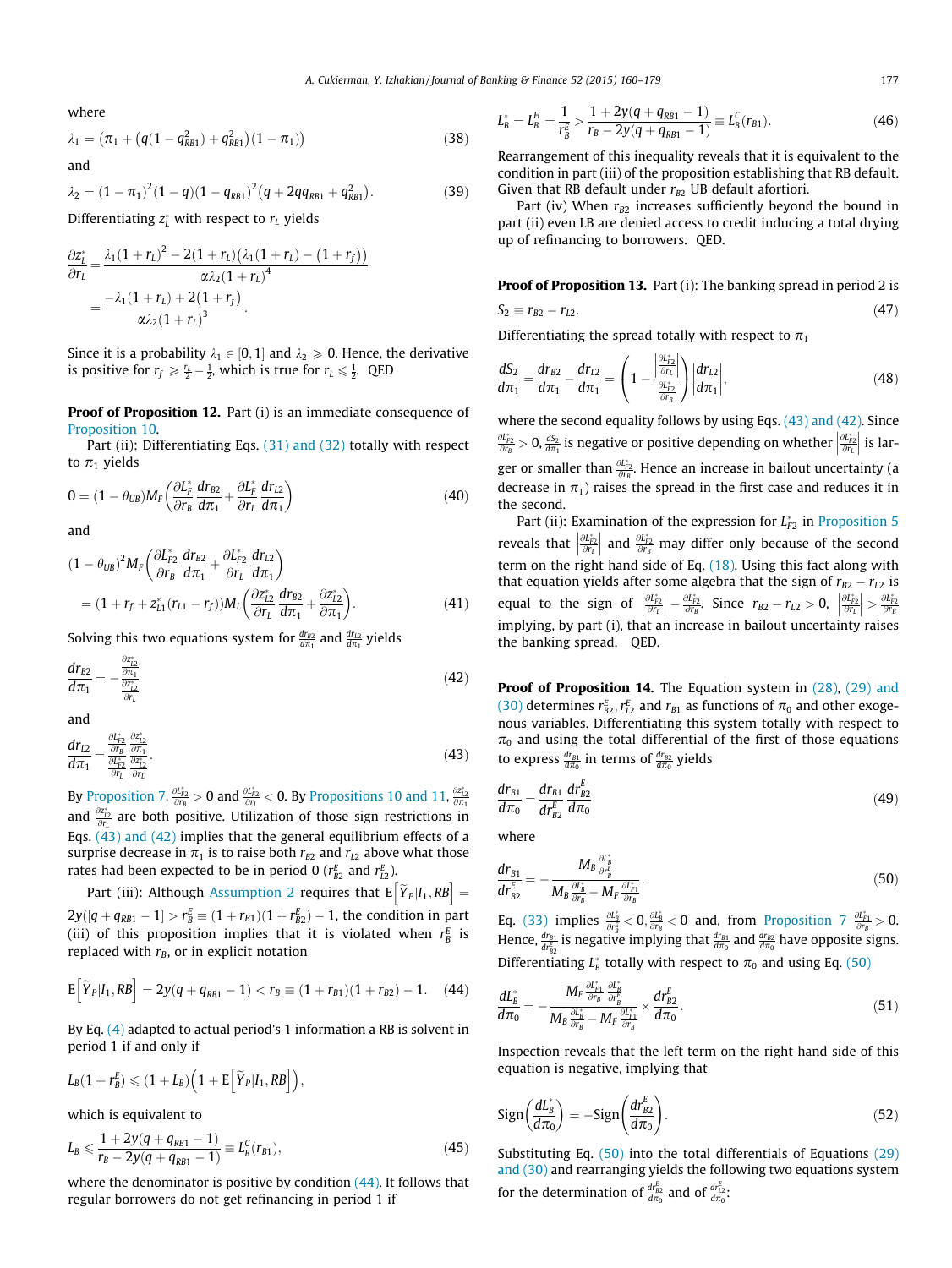<span id="page-18-0"></span>
$$
\begin{aligned} &M_F(1-\theta_{UB})^2\frac{\partial L_{F2}^E}{\partial r_B^E}\frac{dr_{B2}^E}{d\pi_0}+\left(M_F(1-\theta_{UB})^2\frac{\partial L_{F2}^E}{\partial r_L^E}-M_L(1+r_f)\frac{\partial z_{L2}^E}{\partial r_L^E}\right)\frac{dr_{L2}^E}{d\pi_0}\\ &=M_L(1+r_f)\frac{\partial z_{L2}^E}{\partial \pi_0} \end{aligned}
$$

and

$$
\begin{pmatrix}\nM_F(1-\theta_{UB})\left(W_{r_{B1}}\frac{dr_{B1}}{dr_{B2}^F}+\frac{\partial L_{\tilde{F}^E}^E}{\partial r_{B}^F}\right) \\
-M_B\left(\frac{\partial L_B^*}{\partial r_B}\frac{dr_{B1}}{dr_{B2}^F}+\frac{\partial L_B^*}{\partial r_{B}^F}\right)\n\end{pmatrix}\n\frac{dr_{B2}^E}{d\pi_0} + M_F(1-\theta_{UB})\frac{\partial L_{F2}^E}{\partial r_L^F}\frac{dr_{L2}^E}{d\pi_0} = 0,\n\tag{53}
$$

where  $L_{F2}^E$  and  $z_{L2}^E$  are the model consistent expectations of those variables given the information set of period 1 and  $W_{r_{B1}}$  is the derivative of  $(1 + r_{B1} + (r_{B1} - r_{L1})L_F^*(r_{B1}, r_{L1}))$  with respect to  $r_{B1}$ . To eval-

uate the signs of  $\frac{dF_{B2}^E}{d\pi_0}$  and of  $\frac{dF_{B2}^E}{d\pi_0}$  it is convenient to utilize [Lemma 4](#page-15-0). Applying this lemma to Eq. (53) and solving for  $\frac{dr_{B2}^E}{dT_0}$  and  $\frac{dr_{12}^E}{dT_0}$ provides

$$
\frac{dr_{B2}^{E}}{d\pi_{0}} \approx \frac{\frac{\partial l_{F2}^{E}}{\partial r_{L}^{E}} \frac{\partial z_{L2}^{E}}{\partial \pi_{0}}}{\frac{\partial z_{L2}^{E}}{\partial r_{E}^{E}} \frac{\partial l_{F2}^{E}}{\partial r_{B}^{E}}} < 0
$$
\n(54)

and

$$
\frac{dr_{L2}^{E}}{d\pi_{0}} \simeq -\frac{\left(M_{F}(1-\theta_{UB})\frac{\partial L_{P}^{E}}{\partial r_{B}^{E}} - M_{B}\frac{\partial L_{B}^{E}}{\partial r_{B}^{E}}\right)\frac{\partial z_{L2}^{E}}{\partial r_{0}}}{M_{F}(1-\theta_{UB})\frac{\partial z_{L2}^{E}}{\partial r_{B}^{E}}}\frac{\partial L_{P}^{E}}{\partial r_{B}^{E}}}<0.
$$
\n(55)

The negative signs of those expressions follow by noting that, from [Proposition 7,](#page-8-0)  $\frac{\partial l_{F2}^E}{\partial r_E^E} > 0$ ,  $\frac{\partial l_{F2}^E}{\partial r_L^E} < 0$ ; from [Propositions 10 and 11](#page-9-0) we get that  $\frac{\partial z^E_D}{\partial \pi_0}$  and  $\frac{\partial z^E_D}{\partial r^E_L}$  are both positive; and from Eq. [\(33\)](#page-12-0)  $\frac{\partial l^*_B}{\partial r^E_B}$  < 0. This establishes part (ii). The fact that  $L_B^*$  is higher follows from Eq. [\(52\)](#page-17-0) in conjunction with the fact that  $\frac{dr_{B2}^E}{d\pi_0} < 0$ . This implies via Eqs. [\(29\) and \(28\)](#page-10-0) that  $L^*_F(r_{B1}, r_{L1})$  and  $z_{L1}$  are also higher when  $\pi_0$  is higher establishing part (i). Part (iii) follows from part (ii) and Eq. [\(49\)](#page-17-0) by noting that  $\frac{dr_{B1}}{dr_{B2}^E}$  is negative. QED

Proof of Proposition 15. Translated into the model's timing framework a temporary decrease in the risk free rate means that  $r_f$  goes down without any change in the expected risk free rate for the second period. The decrease in  $r_f$  triggers, via Eq. [\(20\)](#page-8-0), a decrease in  $r_{L1}$ , and by part (ii) of [Proposition 7](#page-8-0), an increase in  $L_F^*(r_{B1}, r_{L1})$ . This increase translates through equilibrium condition  $(27)$  into an increase in  $z_{L1}$ . Furthermore, the increase in  $L_F^*(r_{B1}, r_{L1})$  induces, via equilibrium condition [\(28\)](#page-10-0), a decrease in  $r_{B1}$  and an increase in  $L_B^*$ . QED

#### References

- [Acharya, V.V., Viswanathan, S., 2011. Leverage, moral hazard, and liquidity. Journal](http://refhub.elsevier.com/S0378-4266(14)00285-4/h0005) [of Finance 66 \(1\), 99–138.](http://refhub.elsevier.com/S0378-4266(14)00285-4/h0005)
- [Acharya, V.V., Shin, H.S., Yorulmazer, T., 2011. Crisis resolution and bank liquidity.](http://refhub.elsevier.com/S0378-4266(14)00285-4/h0010) [Review of Financial Studies 24 \(6\), 2166–2205](http://refhub.elsevier.com/S0378-4266(14)00285-4/h0010).
- [Acharya, V.V., Drechsler, I., Schnabl, P., 2014. A Pyrrhic victory? bank bailouts and](http://refhub.elsevier.com/S0378-4266(14)00285-4/h0015) [sovereign credit risk. Journal of Finance, forthcoming](http://refhub.elsevier.com/S0378-4266(14)00285-4/h0015).
- [Allen, F., Gale, D., 2009. Understanding Financial Crises. Clarendon Lectures in](http://refhub.elsevier.com/S0378-4266(14)00285-4/h0020) [Finance. Oxford University Press, Oxford and New-York.](http://refhub.elsevier.com/S0378-4266(14)00285-4/h0020)
- [Borio, C., Drehmann, M., 2009. Assessing the risk of banking crises revisited. BIS](http://refhub.elsevier.com/S0378-4266(14)00285-4/h0025) [Quarterly Review, 29–46](http://refhub.elsevier.com/S0378-4266(14)00285-4/h0025).
- [Brunner, K., Meltzer, A., 1997. Money and the Economy Issues in Monetary Analysis.](http://refhub.elsevier.com/S0378-4266(14)00285-4/h0030) [Cambridge University Press, Cambridge.](http://refhub.elsevier.com/S0378-4266(14)00285-4/h0030)

[Bryant, J., 1980. A model of reserves, bank runs, and deposit insurance. Journal of](http://refhub.elsevier.com/S0378-4266(14)00285-4/h0035) [Banking and Finance 4 \(4\), 335–344.](http://refhub.elsevier.com/S0378-4266(14)00285-4/h0035)

[Caballero, R.J., 2010. Sudden financial arrest. IMF Economic Review 58 \(1\), 6–36.](http://refhub.elsevier.com/S0378-4266(14)00285-4/h0040)

- [Caballero, R.J., Krishnamurthy, A., 2008. Collective risk management in a flight to](http://refhub.elsevier.com/S0378-4266(14)00285-4/h0045) [quality episode. Journal of Finance 63 \(5\), 2195–2230](http://refhub.elsevier.com/S0378-4266(14)00285-4/h0045).
- [Cochrane, J.H., Zingales, L., 2009. Lehman and the financial crisis. The Wall Street](http://refhub.elsevier.com/S0378-4266(14)00285-4/h0050) [Journal](http://refhub.elsevier.com/S0378-4266(14)00285-4/h0050).
- [Cooper, R., John, A., 1988. Coordinating coordination failures in Keynesian Models.](http://refhub.elsevier.com/S0378-4266(14)00285-4/h0055) [The Quarterly Journal of Economics 103 \(3\), 441–463](http://refhub.elsevier.com/S0378-4266(14)00285-4/h0055).
- [Cukierman, A., 2013. Monetary policy and institutions before, during, and after the](http://refhub.elsevier.com/S0378-4266(14)00285-4/h0060) [global financial crisis. Journal of Financial Stability 9 \(3\), 373–384.](http://refhub.elsevier.com/S0378-4266(14)00285-4/h0060)
- [Diamond, D.W., Dybvig, P.H., 1983. Bank runs, deposit insurance, and liquidity.](http://refhub.elsevier.com/S0378-4266(14)00285-4/h0065) [Journal of Political Economy 91 \(3\), 401–419](http://refhub.elsevier.com/S0378-4266(14)00285-4/h0065).
- [Diamond, D.W., Rajan, R.G., 2011. Fear of fire sales, illiquidity seeking, and credit](http://refhub.elsevier.com/S0378-4266(14)00285-4/h0070) [freezes. The Quarterly Journal of Economics 126 \(2\), 557–591.](http://refhub.elsevier.com/S0378-4266(14)00285-4/h0070)
- [Ellsberg, D., 1961. Risk, ambiguity, and the savage axioms. Quarterly Journal of](http://refhub.elsevier.com/S0378-4266(14)00285-4/h0075) [Economics 75, 643669](http://refhub.elsevier.com/S0378-4266(14)00285-4/h0075).
- [Ennis, H.M., Keister, T., 2009. Bank runs and institutions: the perils of intervention.](http://refhub.elsevier.com/S0378-4266(14)00285-4/h0080) [American Economic Review 99 \(4\), 1588–1607.](http://refhub.elsevier.com/S0378-4266(14)00285-4/h0080)
- [Ennis, H.M., Keister, T., 2010. Banking panics and policy responses. Journal of](http://refhub.elsevier.com/S0378-4266(14)00285-4/h0085) [Monetary Economics 57 \(4\), 404–419](http://refhub.elsevier.com/S0378-4266(14)00285-4/h0085).
- [Farhi, E., Tirole, J., 2012. Collective moral hazard, maturity mismatch, and systemic](http://refhub.elsevier.com/S0378-4266(14)00285-4/h0090) [bailouts. American Economic Review 102 \(1\), 60–93.](http://refhub.elsevier.com/S0378-4266(14)00285-4/h0090)
- Friedman, M., Schwartz, A.J., 1963. A monetary history of the United States, 1867– 1960. In: NBER Books, No. frie63-1: National Bureau of Economic Research, Inc.
- [Ghirardato, P., Marinacci, M., 2002. Ambiguity made precise: a comparative](http://refhub.elsevier.com/S0378-4266(14)00285-4/h0100) [foundation. Journal of Economic Theory 102 \(2\), 251–289](http://refhub.elsevier.com/S0378-4266(14)00285-4/h0100).
- [Gilboa, I., Schmeidler, D., 1989a. Maxmin expected utility with non-unique prior.](http://refhub.elsevier.com/S0378-4266(14)00285-4/h0105) [Journal of Mathematical Economics 18 \(2\), 141–153](http://refhub.elsevier.com/S0378-4266(14)00285-4/h0105).
- [Gilboa, I., Schmeidler, D., 1989b. Maxmin expected utility with non-unique prior.](http://refhub.elsevier.com/S0378-4266(14)00285-4/h0110) [Journal of Mathematical Economics 18 \(2\), 141–153](http://refhub.elsevier.com/S0378-4266(14)00285-4/h0110).
- Gilchrist, S., Zakrajsek, E., 2011. Credit Spreads and Business Cycle Fluctuations. May, NBER Working Paper Number 17021.
- [Gorton, G., 2010. Slapped by the Invisible Hand: The Panic of 2007. Oxford](http://refhub.elsevier.com/S0378-4266(14)00285-4/h0120) [University Press.](http://refhub.elsevier.com/S0378-4266(14)00285-4/h0120)
- [Gorton, G., Metrick, A., 2012. Securitized banking and the run on repo. Journal of](http://refhub.elsevier.com/S0378-4266(14)00285-4/h0125) [Financial Economics 104 \(3\), 425–451, Market Institutions, Financial Market](http://refhub.elsevier.com/S0378-4266(14)00285-4/h0125) [Risks and Financial Crisis](http://refhub.elsevier.com/S0378-4266(14)00285-4/h0125).
- [Gorton, G., Ordonez, G., 2014. Collateral crises. American Economic Review 104 \(2\),](http://refhub.elsevier.com/S0378-4266(14)00285-4/h0130) [343–378](http://refhub.elsevier.com/S0378-4266(14)00285-4/h0130).
- [Hansen, L.P., Sargent, T.J., 2008. Robustness. Princeton University Press, Princeton.](http://refhub.elsevier.com/S0378-4266(14)00285-4/h0135)
- Izhakian, Y., Izhakian, Z., 2010. Phantom Probability. Preprint at arXiv:0901.0902.
- [Izhakian, Y., Izhakian, Z., 2014. Decision making in phantom spaces. Economic](http://refhub.elsevier.com/S0378-4266(14)00285-4/h0145) [Theory, forthcoming.](http://refhub.elsevier.com/S0378-4266(14)00285-4/h0145)
- [Keynes, J.M., 1937. The general theory of employment. Quarterly Journal of](http://refhub.elsevier.com/S0378-4266(14)00285-4/h0150) [Economics 51 \(2\), 209–223.](http://refhub.elsevier.com/S0378-4266(14)00285-4/h0150)
- [Kindleberger, C., Aliber, R., 2011. Manias, Panics and Crashes: A History of Financial](http://refhub.elsevier.com/S0378-4266(14)00285-4/h0155) [Crises, Sixth ed. Palgrave Macmillan.](http://refhub.elsevier.com/S0378-4266(14)00285-4/h0155)
- [Klibanoff, P., Marinacci, M., Mukerji, S., 2005. A smooth model of decision making](http://refhub.elsevier.com/S0378-4266(14)00285-4/h0160) [under ambiguity. Econometrica 73 \(6\), 1849–1892.](http://refhub.elsevier.com/S0378-4266(14)00285-4/h0160)
- [Knight, F.M., 1921. Risk. Uncertainty and Profit. Houghton Mifflin, Boston](http://refhub.elsevier.com/S0378-4266(14)00285-4/h0165).

Meltzer, A.H., 2009. Epilogue: The United States in the Global Financial Crisis of 2007–9. Manuscript, Carnegie-Mellon University and the American Enterprise Institute, February.

- [Merton, R.C., 1971. Optimum consumption and portfolio rules in a continuous-time](http://refhub.elsevier.com/S0378-4266(14)00285-4/h0175) [model. Journal of Economic Theory 3 \(4\), 373–413.](http://refhub.elsevier.com/S0378-4266(14)00285-4/h0175)
- [Merton, R.C., 1973. An intertemporal capital asset pricing model. Econometrica 41](http://refhub.elsevier.com/S0378-4266(14)00285-4/h0180) [\(5\), 867–887.](http://refhub.elsevier.com/S0378-4266(14)00285-4/h0180)
- [Mitchell, W., 1941. Business Cycles and Their Causes. A New ed. of Mitchells](http://refhub.elsevier.com/S0378-4266(14)00285-4/h0185) [Business cycles. University of California Press.](http://refhub.elsevier.com/S0378-4266(14)00285-4/h0185)
- [Morris, S., Shin, H.S., 1998. Unique equilibrium in a model of self-fulfilling currency](http://refhub.elsevier.com/S0378-4266(14)00285-4/h0190) [attacks. American Economic Review 88 \(3\), 587–597](http://refhub.elsevier.com/S0378-4266(14)00285-4/h0190).
- [Ratnovski, L., 2009. Bank liquidity regulation and the lender of last resort. Journal of](http://refhub.elsevier.com/S0378-4266(14)00285-4/h0195) [Financial Intermediation 18 \(4\), 541–558](http://refhub.elsevier.com/S0378-4266(14)00285-4/h0195).
- [Reinhart, C., Rogoff, K., 2009. This Time is Different: Eight Centuries of Financial](http://refhub.elsevier.com/S0378-4266(14)00285-4/h0200) [Folly. Princeton Unioversity Press, Princeton, NJ.](http://refhub.elsevier.com/S0378-4266(14)00285-4/h0200)
- [Sargent, T.J., 1987. Macroeconomic Theory, 2nd ed. Academic Press, Boston.](http://refhub.elsevier.com/S0378-4266(14)00285-4/h0205)
- [Schularick, M., Taylor, A.M., 2012. Credit booms gone bust: monetary policy,](http://refhub.elsevier.com/S0378-4266(14)00285-4/h0210) [leverage cycles, and financial crises, 1870–2008. American Economic Review](http://refhub.elsevier.com/S0378-4266(14)00285-4/h0210) [102 \(2\), 1029–1061.](http://refhub.elsevier.com/S0378-4266(14)00285-4/h0210)
- [Taleb, N.N., 2007. The Black Swan: The Impact of the Highly Improbable. Random](http://refhub.elsevier.com/S0378-4266(14)00285-4/h0215) [House Group](http://refhub.elsevier.com/S0378-4266(14)00285-4/h0215).
- [Taylor, J., 2009. Getting Off Track: How Government Actions and Interventions](http://refhub.elsevier.com/S0378-4266(14)00285-4/h0220) [Caused, Prolonged, and Worsened the Financial Crisis. Hoover Institution Press](http://refhub.elsevier.com/S0378-4266(14)00285-4/h0220).
- [Tirole, J., 2012. Overcoming adverse selection: how public intervention can restore](http://refhub.elsevier.com/S0378-4266(14)00285-4/h0225) [market functioning. American Economic Review 102 \(1\), 29–59](http://refhub.elsevier.com/S0378-4266(14)00285-4/h0225).
- [Tobin, J., 1969. A general equilibrium approach to monetary theory. Journal of](http://refhub.elsevier.com/S0378-4266(14)00285-4/h0230) [Money, Credit and Banking 1 \(1\), 15–29.](http://refhub.elsevier.com/S0378-4266(14)00285-4/h0230)
- [Uhlig, H., 2010. A model of a systemic bank run. Journal of Monetary Economics 57](http://refhub.elsevier.com/S0378-4266(14)00285-4/h0235) [\(1\), 78–96](http://refhub.elsevier.com/S0378-4266(14)00285-4/h0235).

#### Glossary of symbols

We use the convention  $X_{jt}^i$ , where X is a variable,  $j = \{B, F, L, LB, RB, UB\}$  designates agent type,  $t = \{0, 1, 2\}$  designates time period and  $i = \{L, C, M, H\}$  designates leverage level.

- B: Borrower, 4
- D: Default, 7